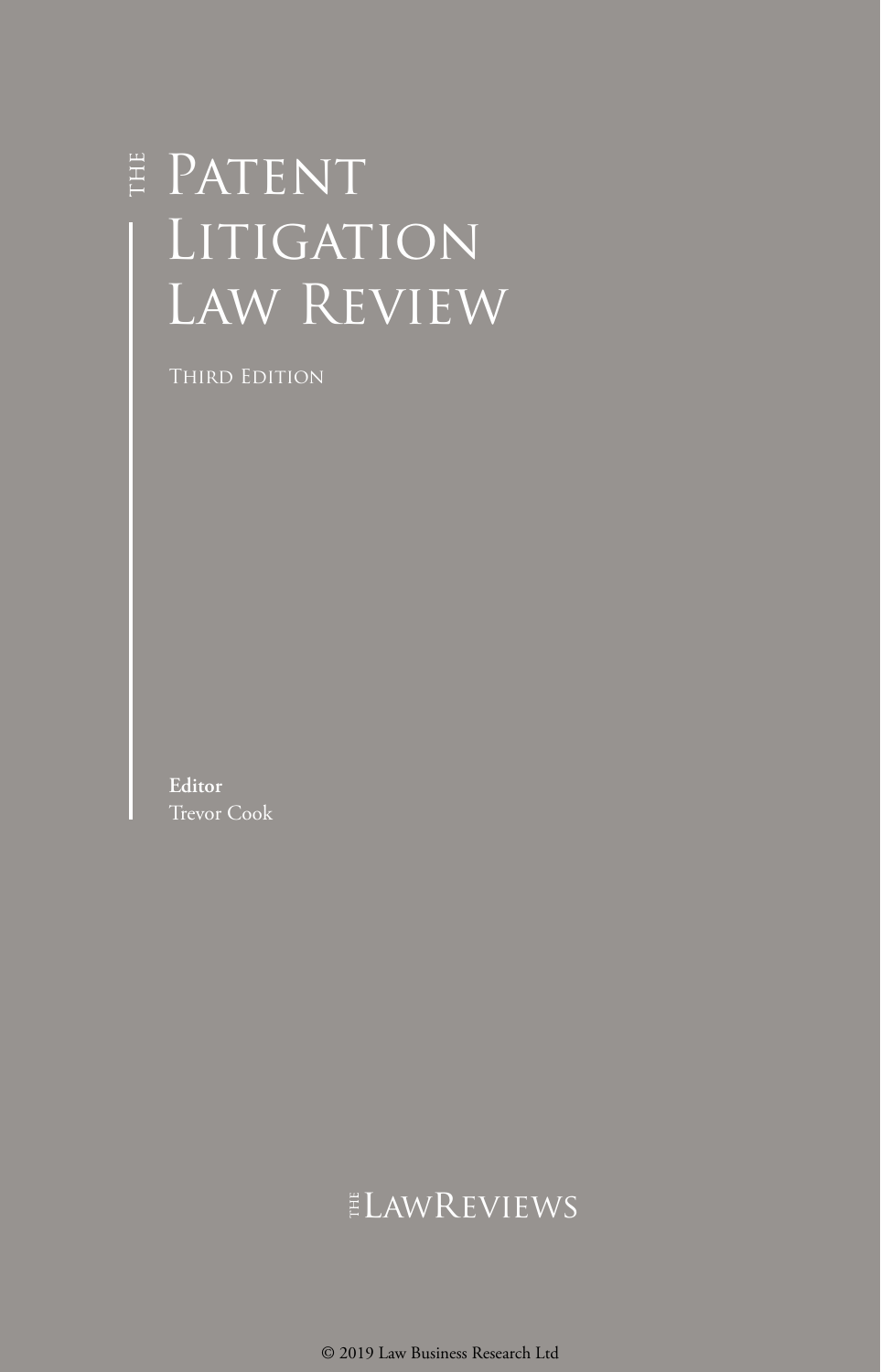# E PATENT LITIGATION Law Review

THIRD EDITION

Reproduced with permission from Law Business Research Ltd This article was first published in November 2019 For further information please contact Nick.Barette@thelawreviews.co.uk

**Editor** Trevor Cook

# ELAWREVIEWS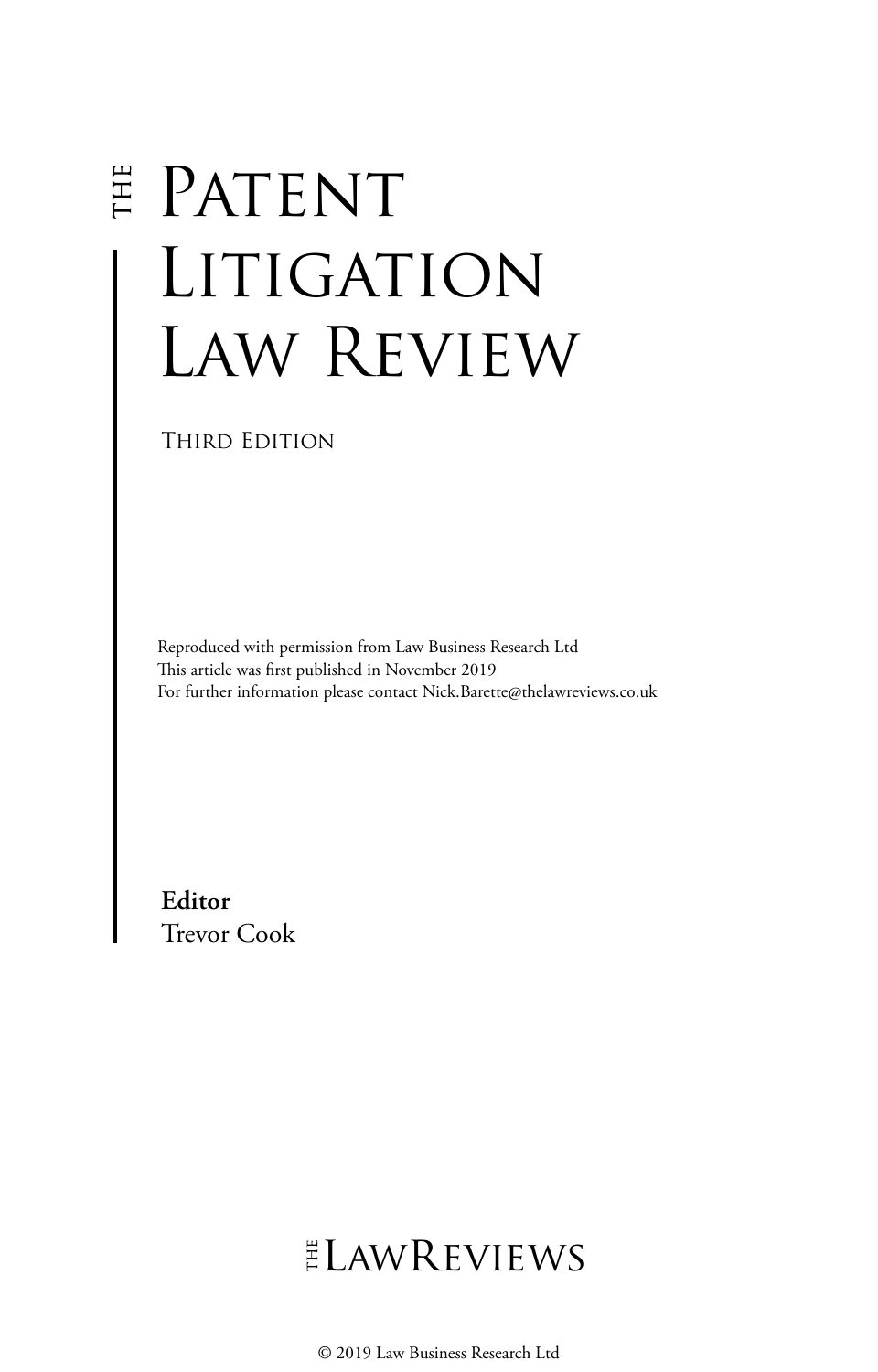#### PUBLISHER Tom Barnes

#### SENIOR BUSINESS DEVELOPMENT MANAGER Nick Barette

BUSINESS DEVELOPMENT MANAGER Joel Woods

SENIOR ACCOUNT MANAGERS Pere Aspinall, Jack Bagnall

ACCOUNT MANAGERS Olivia Budd, Katie Hodgetts, Reece Whelan

PRODUCT MARKETING EXECUTIVE Rebecca Mogridge

> RESEARCH LEAD Kieran Hansen

EDITORIAL COORDINATOR Gavin Jordan

HEAD OF PRODUCTION Adam Myers

PRODUCTION EDITOR Hilary Scott

> SUBEDITOR Helen Sou

CHIEF EXECUTIVE OFFICER Nick Brailey

Published in the United Kingdom by Law Business Research Ltd, London Meridian House, 34-35 Farringdon Street, London, EC4A 4HL, UK © 2019 Law Business Research Ltd www.TheLawReviews.co.uk

No photocopying: copyright licences do not apply. The information provided in this publication is general and may not apply in a specific situation, nor does it necessarily represent the views of authors' firms or their clients. Legal advice should always be sought before taking any legal action based on the information provided. The publishers accept no responsibility for any acts or omissions contained herein. Although the information provided was accurate as at October 2019, be advised that this is a developing area. Enquiries concerning reproduction should be sent to Law Business Research, at the address above. Enquiries concerning editorial content should be directed to the Publisher – tom.barnes@lbresearch.com

ISBN 978-1-83862-071-4

Printed in Great Britain by Encompass Print Solutions, Derbyshire Tel: 0844 2480 112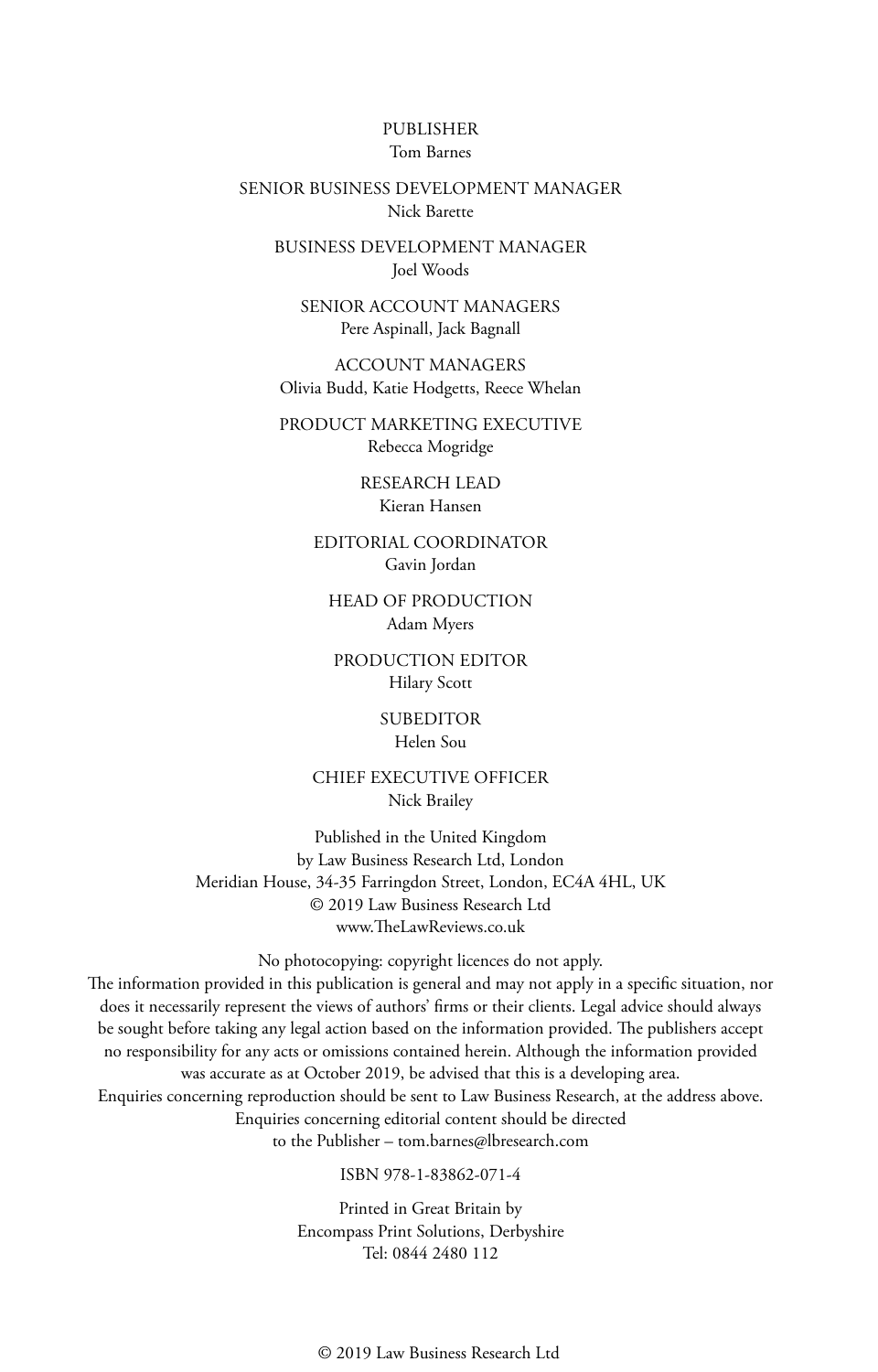# ACKNOWLEDGEMENTS

The publisher acknowledges and thanks the following for their assistance throughout the preparation of this book:

ANAND AND ANAND

#### ANDERSON MŌRI & TOMOTSUNE

BOULT WADE TENNANT LLP

BRISTOWS LLP

#### CLIFFORD CHANCE

DEEP & FAR ATTORNEYS-AT-LAW

DERIŞ

GATTAI, MINOLI, AGOSTINELLI & PARTNERS

G ELIAS & CO

GOWLING WLG RUSSIA

HERBERT SMITH FREEHILLS

HOMBURGER AG

JADEK & PENSA

LINKLATERS LLP

LØJE IP

#### OLIVARES

PINHEIRO NETO ADVOGADOS

THE RADER GROUP PLLC

S HOROWITZ & CO

SMART & BIGGAR

TAYLOR WESSING NV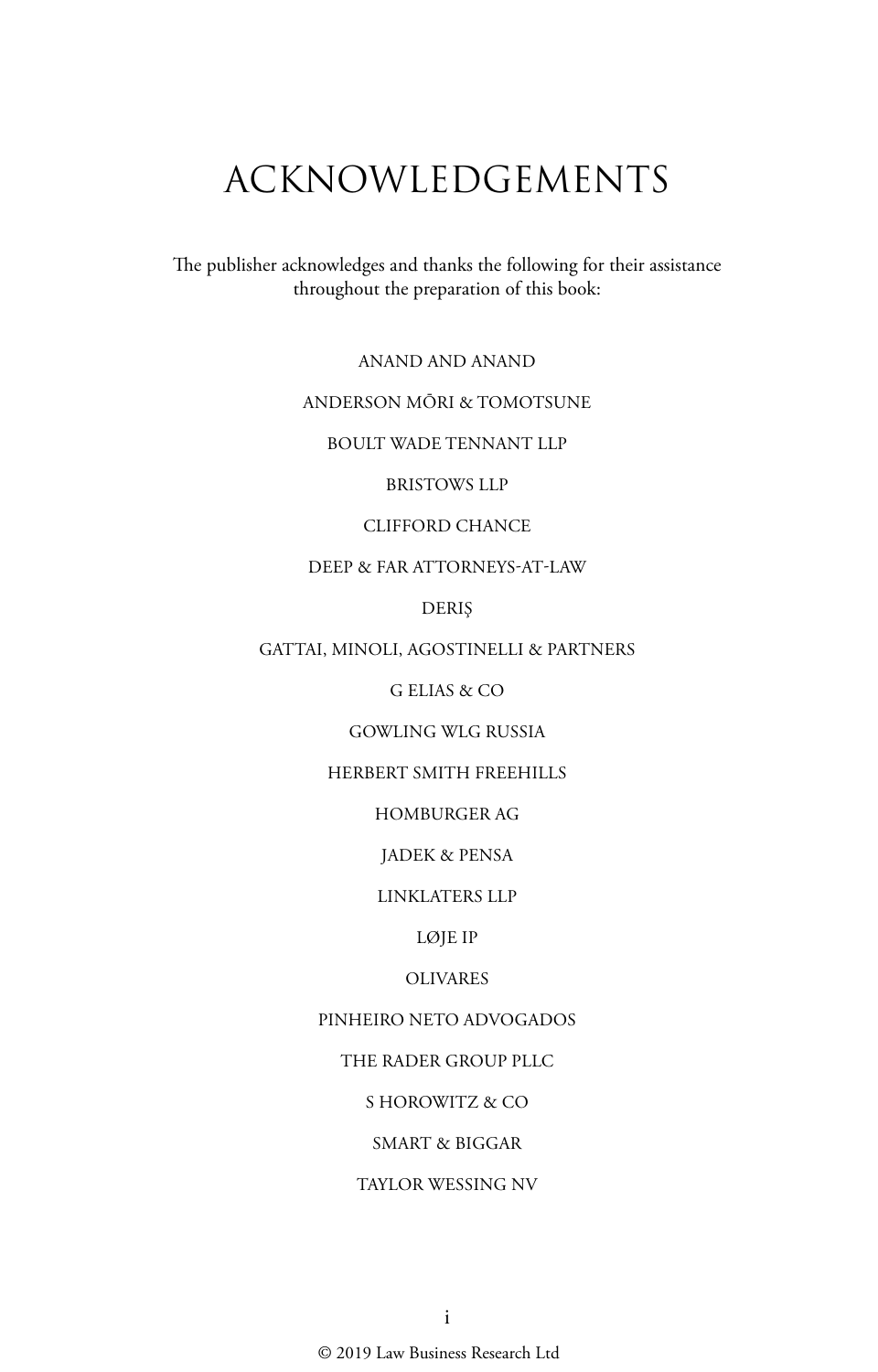#### VIEIRA DE ALMEIDA

#### WILLIAM FRY

#### WILMER CUTLER PICKERING HALE AND DORR LLP

#### WINSTON & STRAWN LLP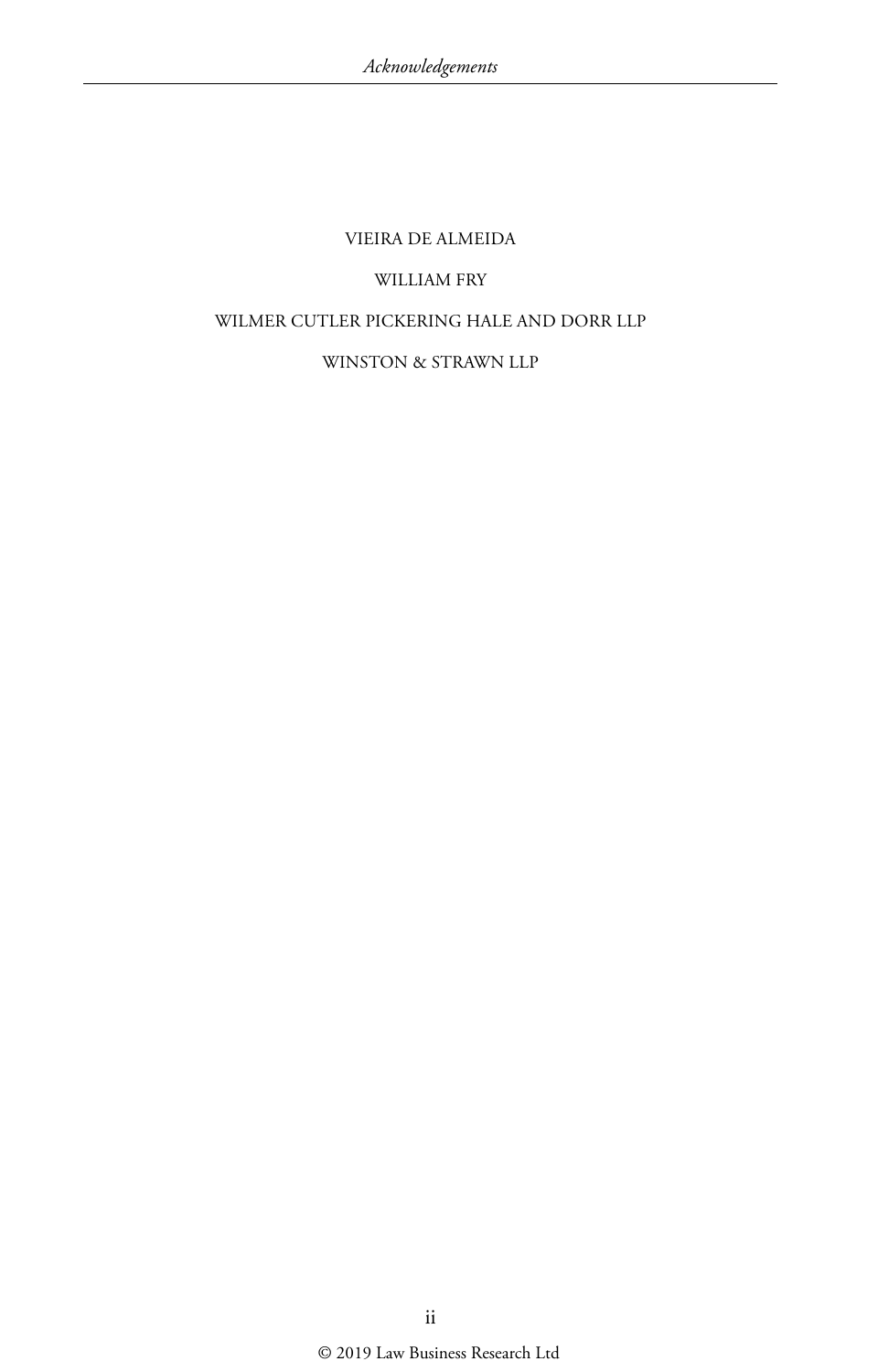# CONTENTS

| Trevor Cook |                                                             |
|-------------|-------------------------------------------------------------|
| Chapter 1   | OPPOSITIONS AND APPEALS BEFORE THE EUROPEAN PATENT OFFICE 1 |
|             | James Short and Rohan Setna                                 |
| Chapter 2   |                                                             |
|             | Alan Johnson                                                |
| Chapter 3   |                                                             |
|             | Sue Gilchrist and Steve Wong                                |
| Chapter 4   |                                                             |
|             | Christian Dekoninck                                         |
| Chapter 5   |                                                             |
|             | Márcio Junqueira Leite and Victor Rawet Dotti               |
| Chapter 6   |                                                             |
|             | Steven B Garland, Jeremy E Want and Daniel J Hnatchuk       |
| Chapter 7   |                                                             |
|             | Johan E Løje                                                |
| Chapter 8   |                                                             |
|             | Pauline Debré and Jean-François Merdrignac                  |
| Chapter 9   |                                                             |
|             | Julia Schönbohm, Bolko Ehlgen and Natalie Ackermann-Blome   |
| Chapter 10  |                                                             |
|             | Pravin Anand and Vidisha Garg                               |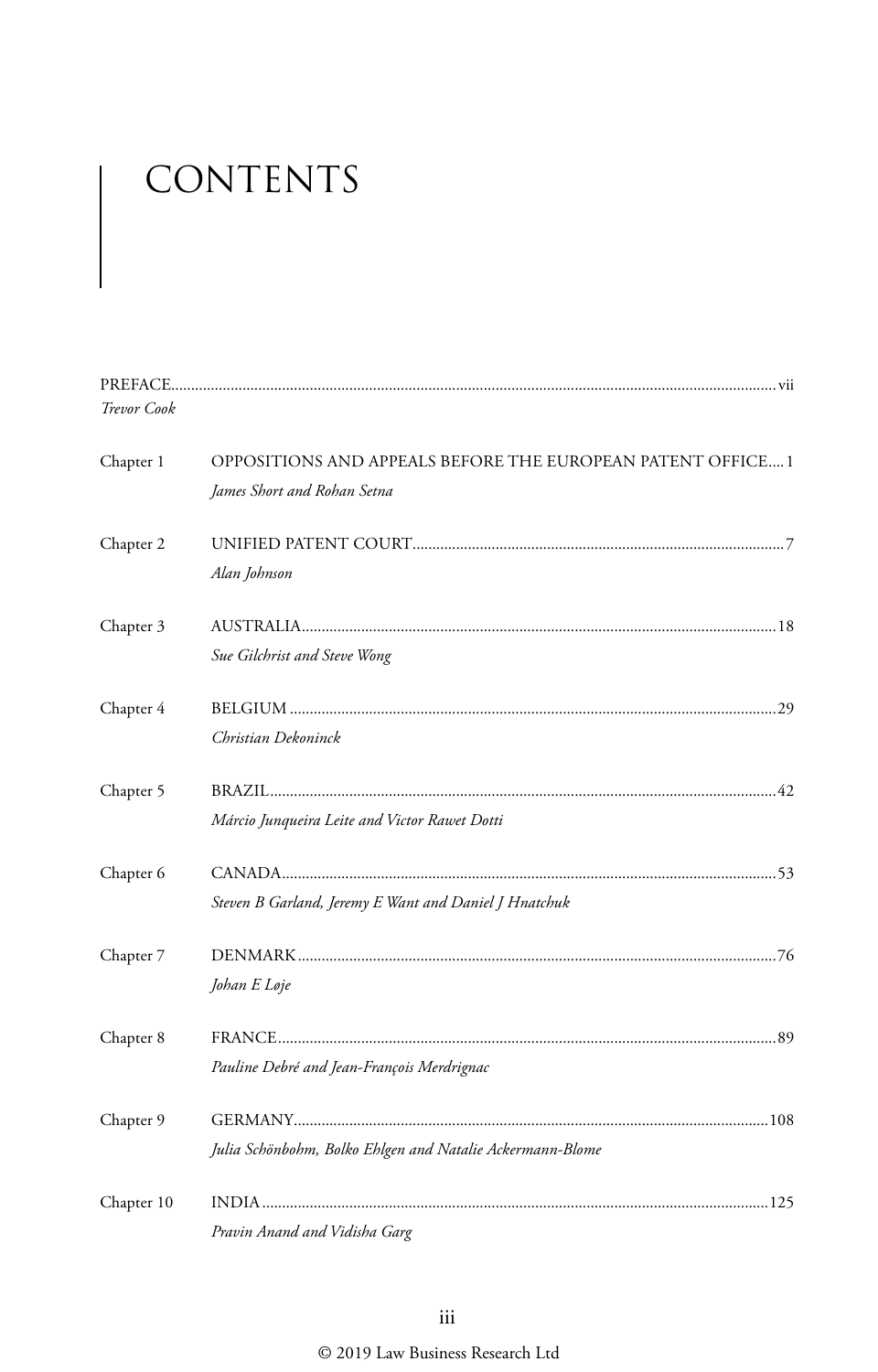| Chapter 11 |                                                                     |  |
|------------|---------------------------------------------------------------------|--|
|            | Laura Scott, Charleen O'Keeffe and Erika O'Donnell                  |  |
| Chapter 12 |                                                                     |  |
|            | Tal Band and Dovev Apel                                             |  |
| Chapter 13 |                                                                     |  |
|            | Licia Garotti                                                       |  |
| Chapter 14 |                                                                     |  |
|            | Yasufumi Shiroyama                                                  |  |
| Chapter 15 |                                                                     |  |
|            | Armando Arenas Reyes, Luz Elena Elías and Erwin Cruz                |  |
| Chapter 16 |                                                                     |  |
|            | Wim Maas                                                            |  |
| Chapter 17 |                                                                     |  |
|            | Fred Onuobia, Solomon Ezike and Ayodele Kadiri                      |  |
| Chapter 18 |                                                                     |  |
|            | António Andrade and Marta Alves Vieira                              |  |
| Chapter 19 |                                                                     |  |
|            | David Aylen and Vladislav Ugryumov                                  |  |
| Chapter 20 |                                                                     |  |
|            | Aleksandra Jemc Merc and Eva Gostiša                                |  |
| Chapter 21 |                                                                     |  |
|            | Miquel Montañá Mora                                                 |  |
| Chapter 22 |                                                                     |  |
|            | Andri Hess                                                          |  |
| Chapter 23 |                                                                     |  |
|            | Yu-Li Tsai                                                          |  |
| Chapter 24 |                                                                     |  |
|            | Mehmet Nazim Aydin Deris, Okan Can, Muazzez Korutürk and Oya Yalvac |  |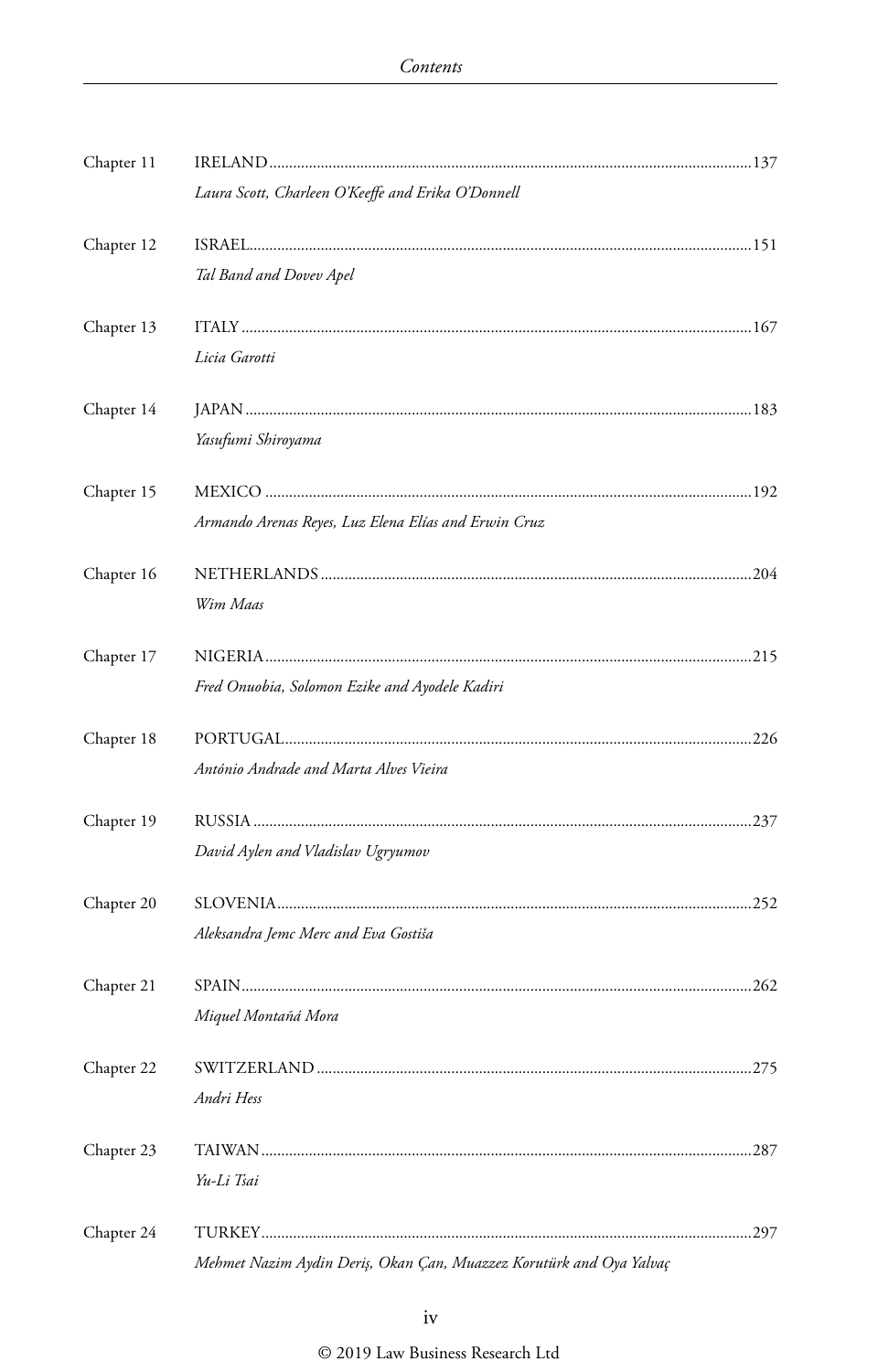| Chapter 25 |                                                                                      |  |
|------------|--------------------------------------------------------------------------------------|--|
|            | Trevor Cook                                                                          |  |
| Chapter 26 | Thomas L Jarvis, Cyrus T Frelinghuysen, Judge Randall R Rader and Benjamin Christoff |  |
| Appendix 1 |                                                                                      |  |
|            |                                                                                      |  |
| Appendix 2 |                                                                                      |  |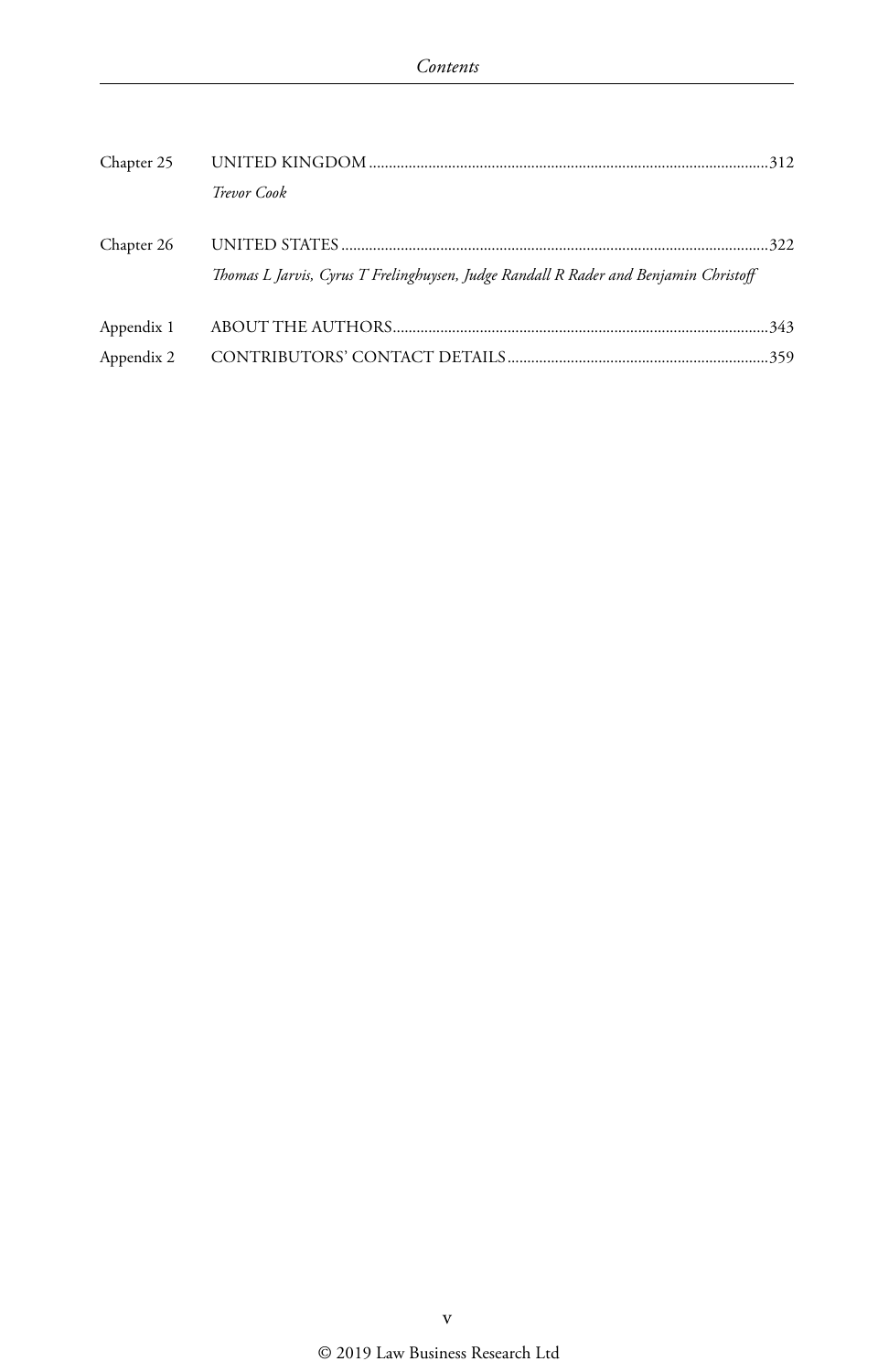## PREFACE

Although patent litigators should always be mindful that patent litigation has, with some justification, been called the 'pathology of the patent system', not so much as a criticism, but more in recognition of how remarkably little patent litigation there is, in fact, when seen in relation to the ever increasing number of patents in force at any one time, patent litigation is also the anvil on which patent law is forged. This is because the 'black letter' law of patents tends to be terse by comparison to most other areas of law, and it is only with experience of how courts and tribunals interpret such law and apply it that one can start to appreciate its true scope and effect. This, in part, explains how such similarly expressed statutory provisions as one finds in different patent laws can sometimes result in such different outcomes in different jurisdictions – disparities that are all the more evident when they concern the same product or process, and patents that, though in different jurisdictions, are all members of the same family, and are all intended to protect the same invention. As it becomes increasingly common for patent disputes to proceed in multiple jurisdictions these differences in outcome become ever more apparent.

Such disparities are not only a consequence of differing substantive laws, or differences in interpretation of similarly expressed laws. They can also be a consequence of the considerable procedural differences between jurisdictions, the nature of which is outlined in this Review. However, the Review does not only summarise patent litigation procedures. The respective contributors to it, as leading practitioners in each of their jurisdictions, also focus on recent developments in substantive patent law as demonstrated by the most important recent court decisions in their respective jurisdictions, meaning that this Review also provides insight into the current controversies that affect patent law generally.

On a global basis courts in multiple jurisdictions continue to be involved in controversies over standard-essential patents, one emerging aspect of which is the potential challenge that these present to the territorial nature of patents, as exemplified by the appeal, to be heard by the UK Supreme Court this autumn, against the imposition by the English courts of a global licence, on terms that they assess, as the price for exploiting standard-essential patents in the UK. Meanwhile, three appeals concerning standard-essential patents are pending before the German Federal Supreme Court, providing it with its first opportunity for a decade (since its Orange Book Standard decision) to revisit this area of the law. In the United States the most prominent controversy remains the question of excluded subject matter, which for want of clear judicial guidance has now attracted the interest of the legislature. In Europe, one apparent trend is towards greater flexibility as to injunctive relief, particularly in medicine – by for example, in the UK, tailored injunctions, or, in Germany, expedients such as compulsory licences, although in Germany there is also talk of legislation to address the issue. Again in Europe, the past year has seen no progress towards the entry into force of the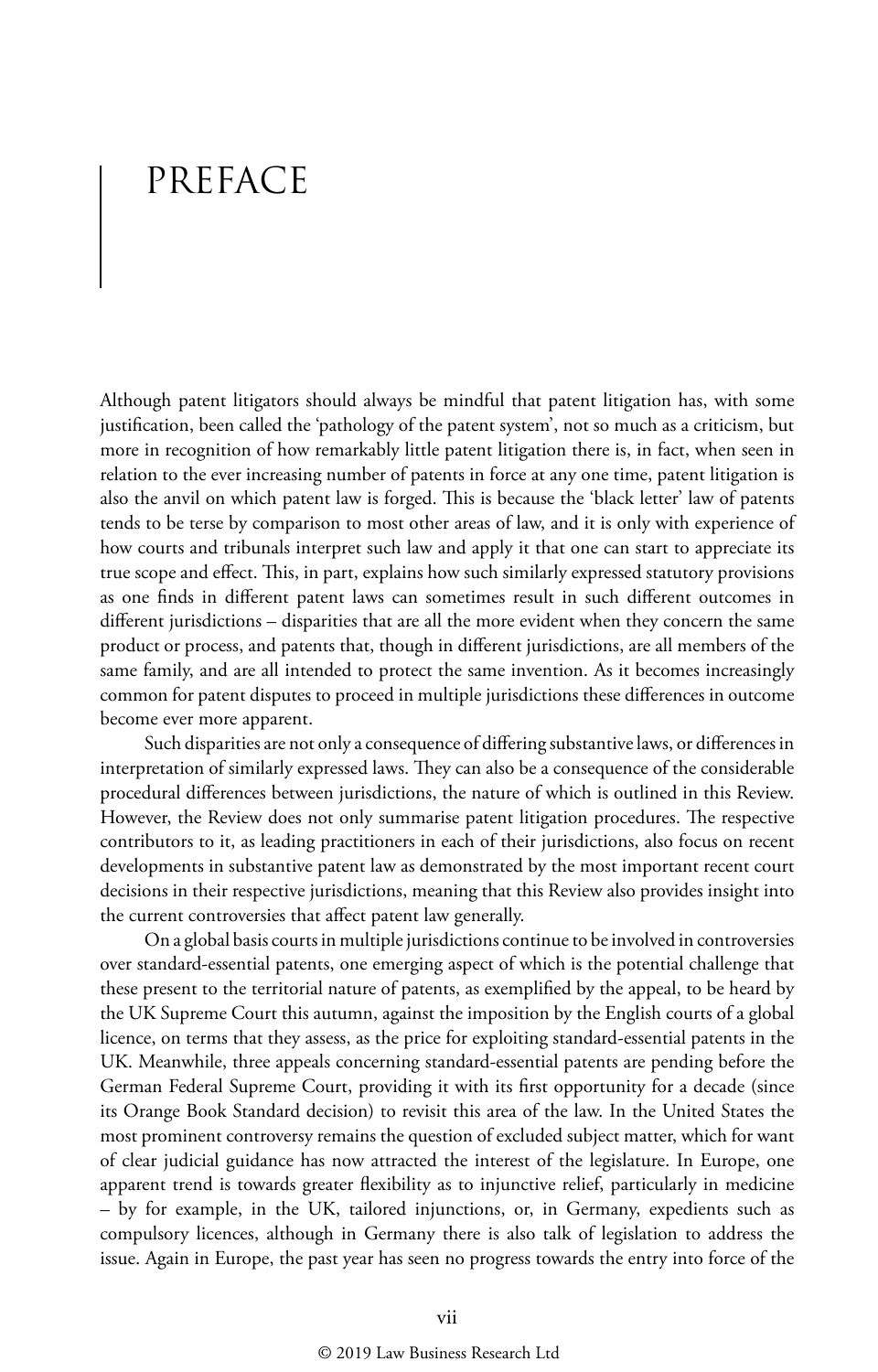long-heralded Unified Patent Court Agreement. Although the pending challenge before the Federal German Constitutional Court to the consistency of the Agreement with the German Constitution is the only formal impediment to its entry into force, the imminent withdrawal of the UK from the EU as from 31 October 2019 presents a further problem, because the Agreement as drafted does not envisage participation by non-EU Member States. This raises the prospect, even if the German challenge is rejected, of having to amend the Agreement before it can enter into force to take account of such withdrawal; either to exclude the UK from its scope or, as the UK government has urged, expressly to provide for its inclusion, a course that, however, it is not at all clear would be compatible with the case law of the European Court of Justice, irrespective of any treaty language.

#### **Trevor Cook**

Wilmer Cutler Pickering Hale and Dorr LLP New York October 2019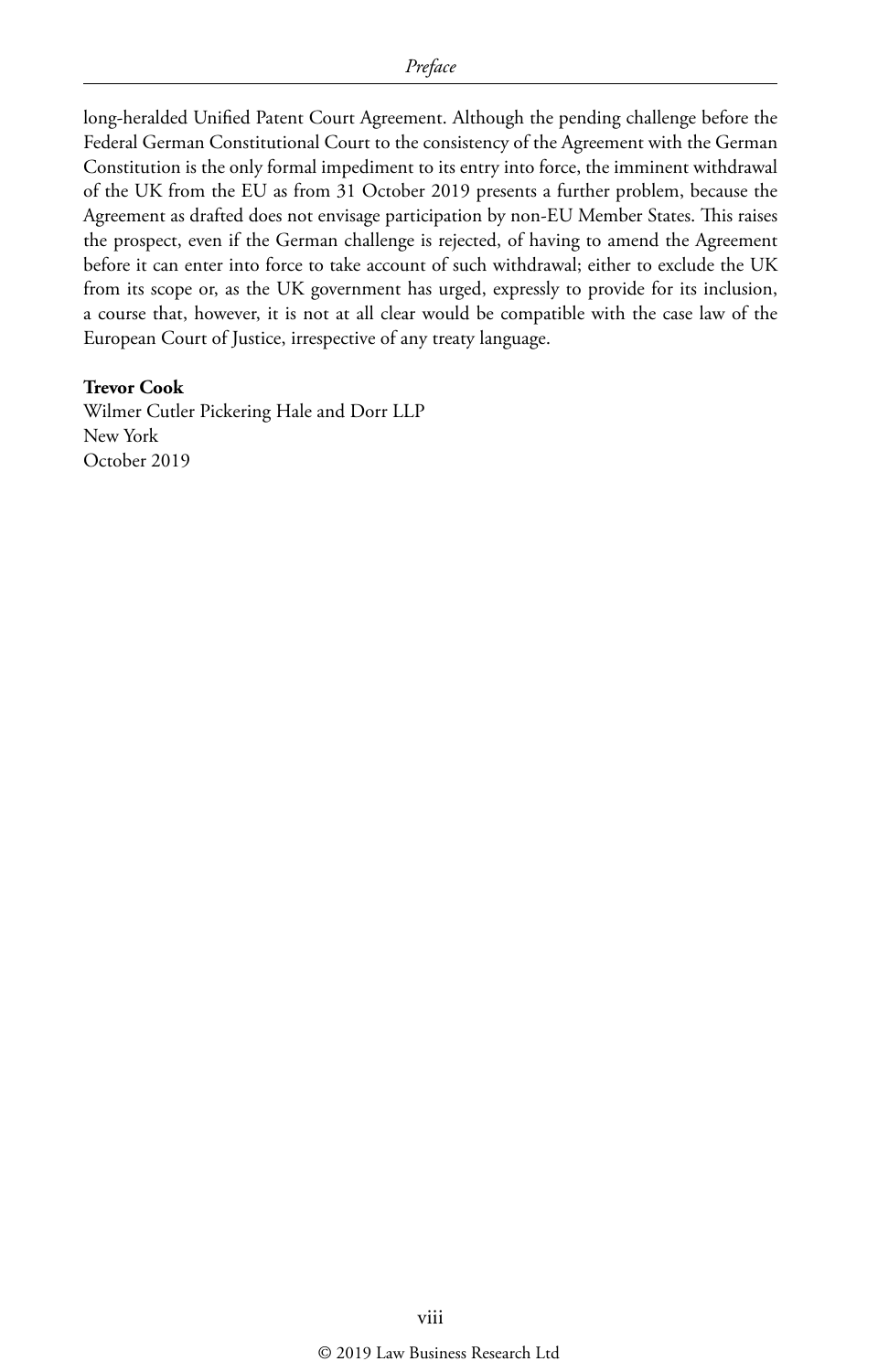## MEXICO

*Armando Arenas Reyes, Luz Elena Elías and Erwin Cruz*<sup>1</sup>

#### **I OVERVIEW**

Mexico is one of the leading countries in Latin America, and has an increasing amount of patent litigation. The Mexican market is important for many multinational organisations because it has an estimated gross domestic product of around US\$2.224 trillion.

Patent litigation is handled at first stage by the Mexican Institute of Industrial Property (IMPI), which is also in charge of granting patents. The appeal stage before the Federal Court for Administrative Affairs is handled by a specialised bench on intellectual property (IP) matters. The judges only handle IP matters, but they do not need to have technical backgrounds. Circuit courts handle the final appeal stage.

Most patent litigation is related to pharmaceutical products and, recently, biotech products. The Mexican Industrial Property Law (IP Law) is pro-patents, as are the IMPI and courts. Generic efforts are usually against the patent system; fortunately, they have not had a strong influence.

Patent litigation is supposed to be an abbreviated process, but in practice it is a lengthy process as a result of Mexico's civil law system. Strong expertise and key evidence is needed to reach a positive outcome. Damages can be pursed after reaching an infringement ruling beyond the appeal stage. Recently, few patent infringement cases have reached that point. Patent case law is still under construction in Mexico.

#### **II TYPES OF PATENT**

Products and processes can be the subject of patent protection under the IP Law and its regulations, provided that they meet patentability standards – mainly novelty, inventiveness and utility.

Utility models are also the subject of protection under the IP Law, provided that they meet novelty and utility standards.

The IMPI grants patent protection. Where pharmaceutical products, compounds are concerned, formulations, uses and manufacturing processes of medicines are the subject of patent protection.

Article 19 of the IP Law excludes medical procedures from being the subject matter of an invention. However, a patent can be obtained for a therapeutic method by drafting the claims in the EPC2000 or Swiss-style format.

1 Armando Arenas Reyes is a partner and Luz Elena Elías and Erwin Cruz are attorneys at Olivares.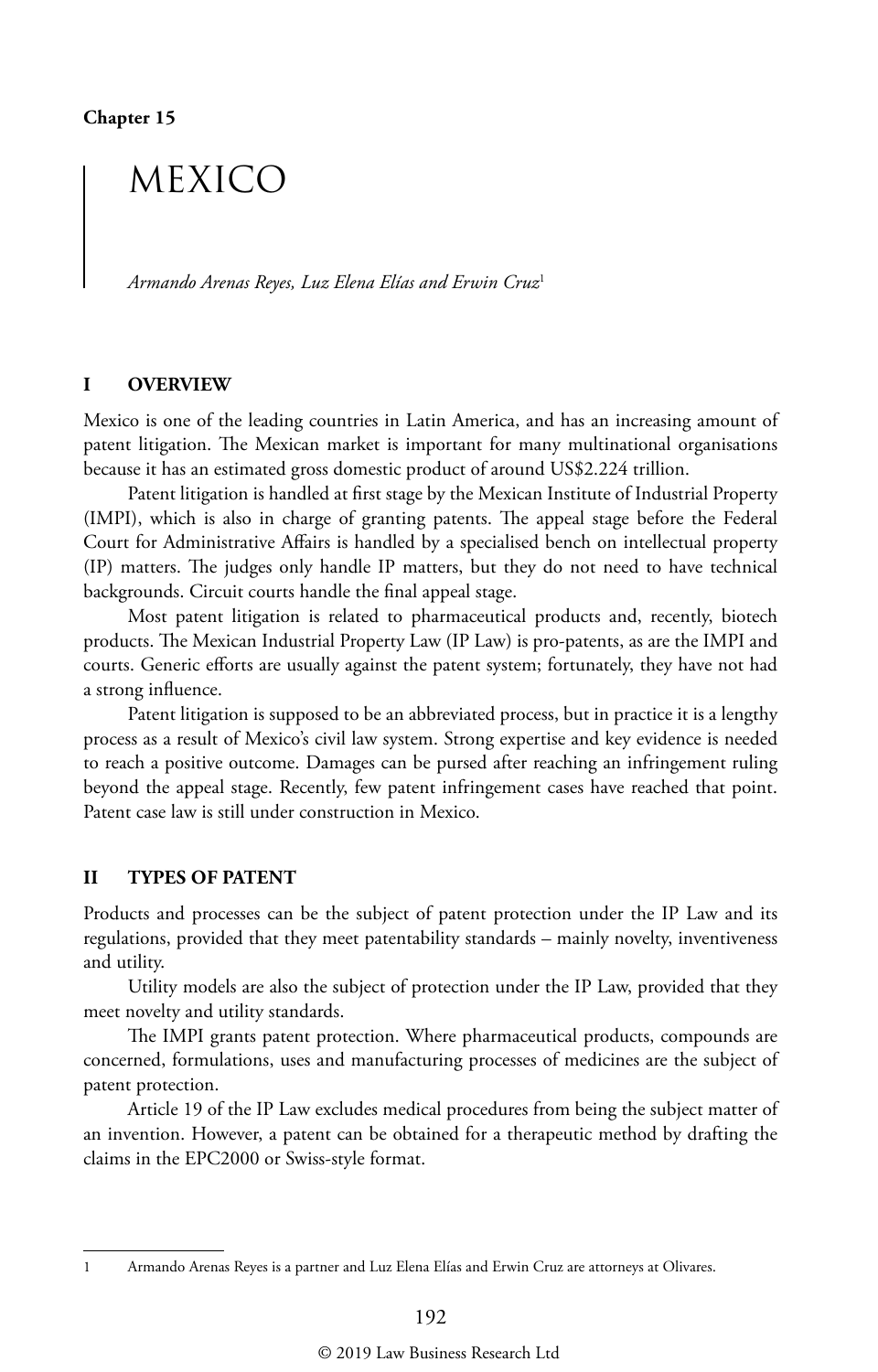#### **i Obtaining protection**

Applications must be filed before the IMPI. The average time for obtaining a Mexican patent varies, depending on the field of technology. Generally, it takes from three to six years to obtain a patent.

The IMPI conducts a formal examination of the documentation and may order clarifications or further details, or that an omission be remedied. If so, an official communication requests the outstanding documents (that is, a power of attorney and an assignment of rights). This communication is usually issued four to six months after filing.

The abstract is published in the Official Gazette. This step normally occurs 18 months after the filing of the priority claim or, if no priority is claimed, 18 months from the filing date.

Examination on the merits of the invention begins automatically after the corresponding fees are paid, concurrent with filing the application.

An official action is issued between two and three years after the filing date either requesting amendments to the claims (for example, due to disapproval or clarification regarding novelty), or granting the protection sought and requesting payment of the final IMPI fees together with the payment of the first five annuities.

Maintenance fees are due every five years until the end of the patent term.

#### **ii Patent Prosecution Highway programmes**

The IMPI has implemented Patent Prosecution Highway (PPH) pilot programmes to accept examinations by foreign patent offices, such as the United States Patent and Trademark Office, the European Patent Office, the Japanese Patent Office, the National Intellectual Property Administration of China, Pacific Alliance (Colombia, Chile and Peru), the Spain Patent Office, the Singapore Patent Office, the Canada Patent Office, the Portugal Office, the Austria Patent Office and the Korean Intellectual Property Office. In general, PPH is a mechanism that enables applicants to request accelerated substantive examination, based on the search and examination results from an office of first filing, who have already determined one or more claims to be allowable.

The request for examination under PPH should be filed after the publication of the patent application in the Industrial Property Gazette and prior to the issuance of the first official action.

#### **III PROCEDURE IN PATENT ENFORCEMENT AND INVALIDITY ACTIONS**

The only venue to enforce and to contest validity of a patent is through administrative proceedings (an infringement action or an invalidity action) before the IMPI. The IMPI is an administrative authority that has exclusive jurisdiction to hear all patent infringement and invalidity cases at first stage. There is no judge or jury participation in patent infringement actions.

#### **i Evidence**

Proving patent infringement in Mexico is a difficult task, because the jurisdiction follows a strict civil law system that has formalistic rules for both evidence and proceedings.

The IP Law does not regulate the manner in which an invalidity or infringement is to be proven. The Federal Code of Civil Procedure is applied supplementary to the IP Law.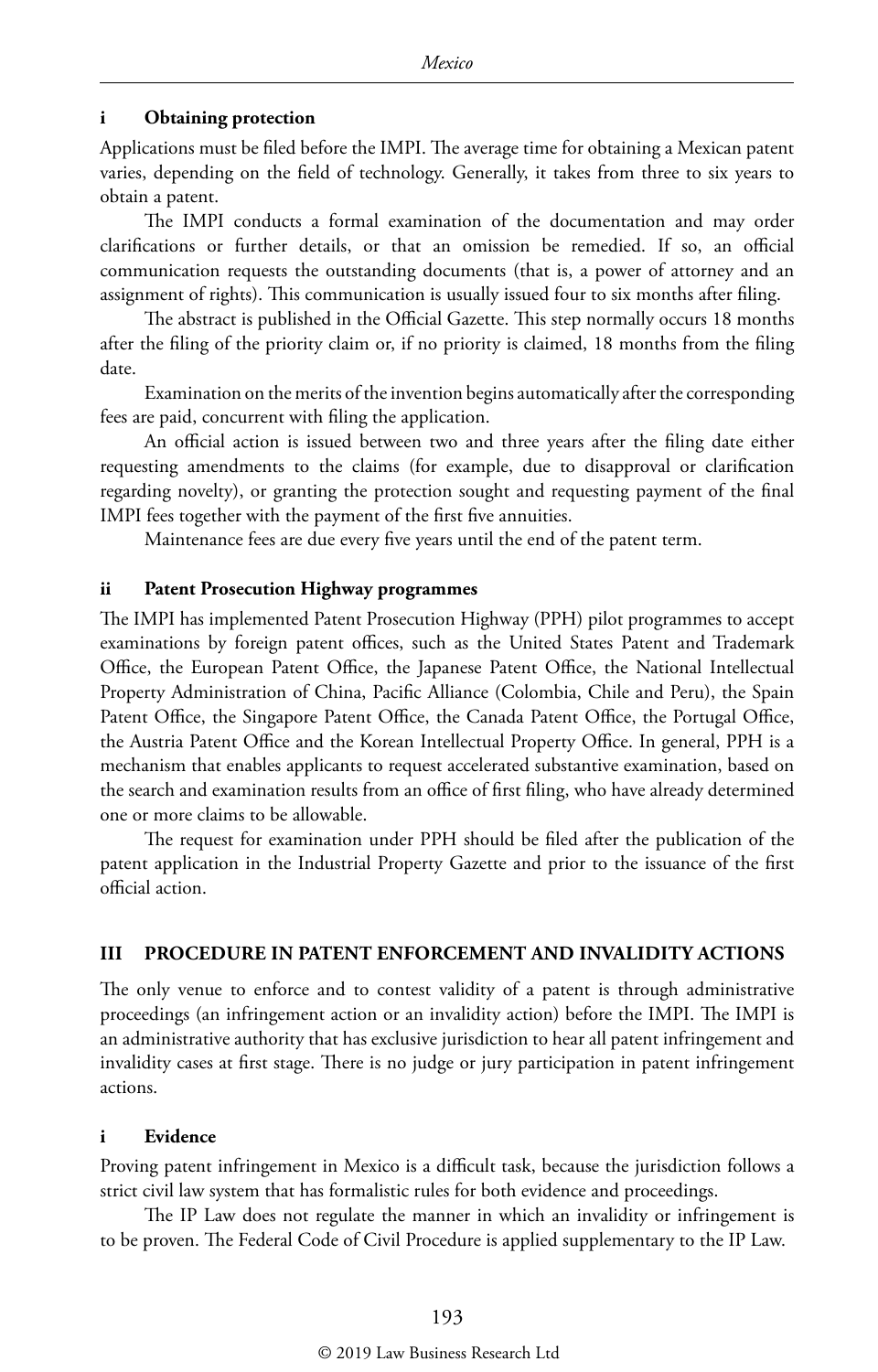Expert testimony can be filed as documentary evidence or as a report given during the proceeding. The IMPI also requires a technical report from its Patents Department to determine the grounds of an invalidity or infringement action.

The IMPI rejects depositions and testimonial evidence unless they are included with an affidavit. Affidavits will not be considered a primary source of evidence. Mexican law does not allow live testimony or cross-examination of witnesses. However, in accordance with recent case law issued by the federal courts, IMPI has been ordered to admit this evidence for isolated cases. Actually, it is under discussion as a part of draft of the reform to the IP Law to permit this type of evidence.

#### **ii Obtaining evidence from defendant and third parties**

In Mexico, there is no pretrial stage or discovery. However, the plaintiff in an infringement action is entitled to request from the defendant all the documentation necessary to help to prove the infringement that should be in the defendant's possession. The plaintiff must request from the IMPI the issuance of an order addressed to the defendant requesting this documentation and data, pointing out exactly what documents he or she is pursuing, and the importance and relevance of them to the prosecution of the infringement case. In case of lack of compliance with this order, a fine will be imposed on the defendant and the facts that plaintiff were seeking to prove with the documentation requested will be considered proved.

#### **iii Structure of the main proceeding**

Basically, the Mexican enforcement of a patent starts with an infringement claim filed before the IMPI. The claim is served on the alleged infringer, who then has 10 working days to respond and, if applicable, bring a counterclaim. That response is then served on the claimant to refute it. All the evidence is analysed, and finally a decision is issued.

At first sight, the proceeding seems abbreviated. In practice, depending on the evidence submitted by parties and the backlog at the IMPI, the proceeding becomes lengthy. A decision by the IMPI usually takes between 18 and 24 months. However, there are cases where the decision has taken up to five years.

#### **iv Defences**

An accused infringer may assert that the patent that is the subject matter of the infringement action is void, and hence subject to nullity.

This defence should be alleged when answering the plaintiff's claim, but by means of a counterclaim. The IMPI will give notification of the counterclaim to the party that filed the original complaint. In practice, both the infringement claim and the counterclaim are decided simultaneously to preclude the possibility of contradictory resolutions. Conversely, the IP Law is silent in this regard and establishes that invalidity challenges provide a basis for staying proceedings for infringement.

For our comments on invalidity and other defences, please see Section IV.iii.

#### **v Preliminary injunctions**

The provisional injunctions established by the IP Law are essentially:

- *a* ordering the recall or impeding circulation of the infringing merchandise;
- *b* ordering the following materials to be withdrawn from circulation:
	- illegally manufactured or used articles;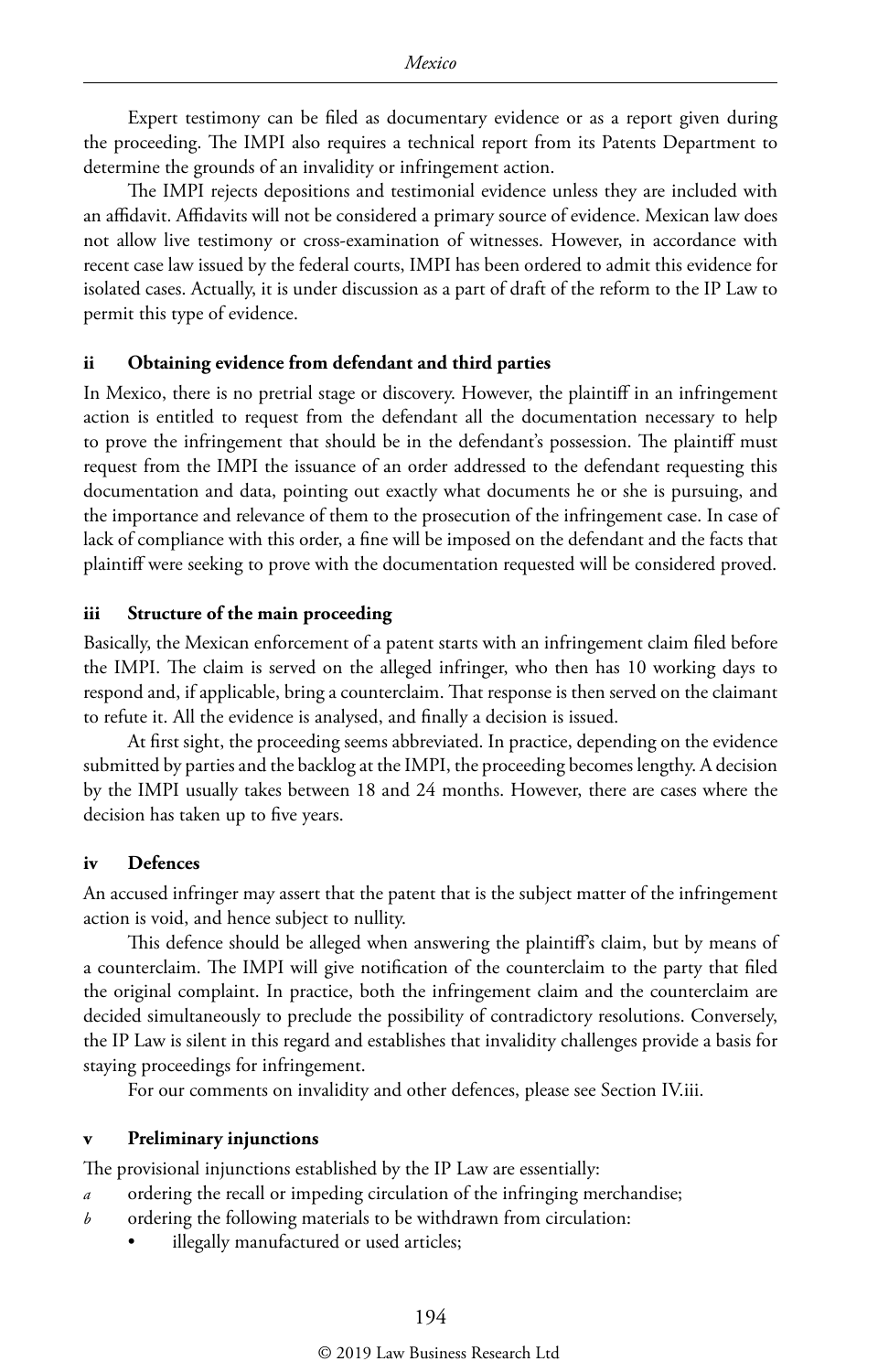- articles, packaging, wrapping, stationery, advertising material and other similar items that infringe upon any of the rights protected by law;
- advertisements, signs, posters, stationery and other similar articles that infringe any of the rights protected by law; and
- utensils or instruments destined for or used in the manufacture, production or obtainment of any of the concepts indicated in the above bullet points;
- $c$  immediately prohibiting the marketing or use of the products with which any rights protected by the law are violated;
- *d* ordering the attachment of the commodities of the products (pursuant to Articles 211– 212 *bis* (2) of the IP Law);
- ordering the alleged transgressor or third parties to suspend or cease all acts that constitute a violation to the provisions of the law; and
- *f* ordering a suspension of service or the closure of the establishment when the measures indicated above are insufficient to prevent or avoid the violation of rights protected by the law.

The same obligation is imposed on producers, manufacturers, importers and their distributors, who will be responsible for immediately recalling the products that are found in trade.

#### **vi Requirements for getting preliminary injunctions**

In order to grant preliminary injunctions, the IMPI requires the petitioner to comply with the following:

- provide evidence showing that he or she is the holder of the right, proving any one of the following hypotheses:
	- the existence of a violation of his or her right;
	- that the violation of his or her right is imminent;
	- the existence of the possibility of suffering an irreparable damage; and
	- the existence of a grounded fear that the evidence may be destroyed, concealed, lost or altered;
- *b* post a bond in a sufficient amount to respond to harm and damages that may be caused to the person against whom the measure has been requested. (The main problem with this is that the law and regulations are silent about the rules and parameters for the IMPI to fix the amount of the bonds and eventual counterbonds to lift the preliminary injunctions.) (The full discretion of the IMPI in this regard has caused certain inequities that have provoked the continuation of the infringing activity rather than discouraging the infringer due to the contingency); and
- *c* provide necessary information to identify the products, services or establishments with which or where the violation of industrial property rights is committed.

The IMPI will take into account the seriousness of the infringement and the nature of the requested measure to determine the amount of the bond and the counter-bond.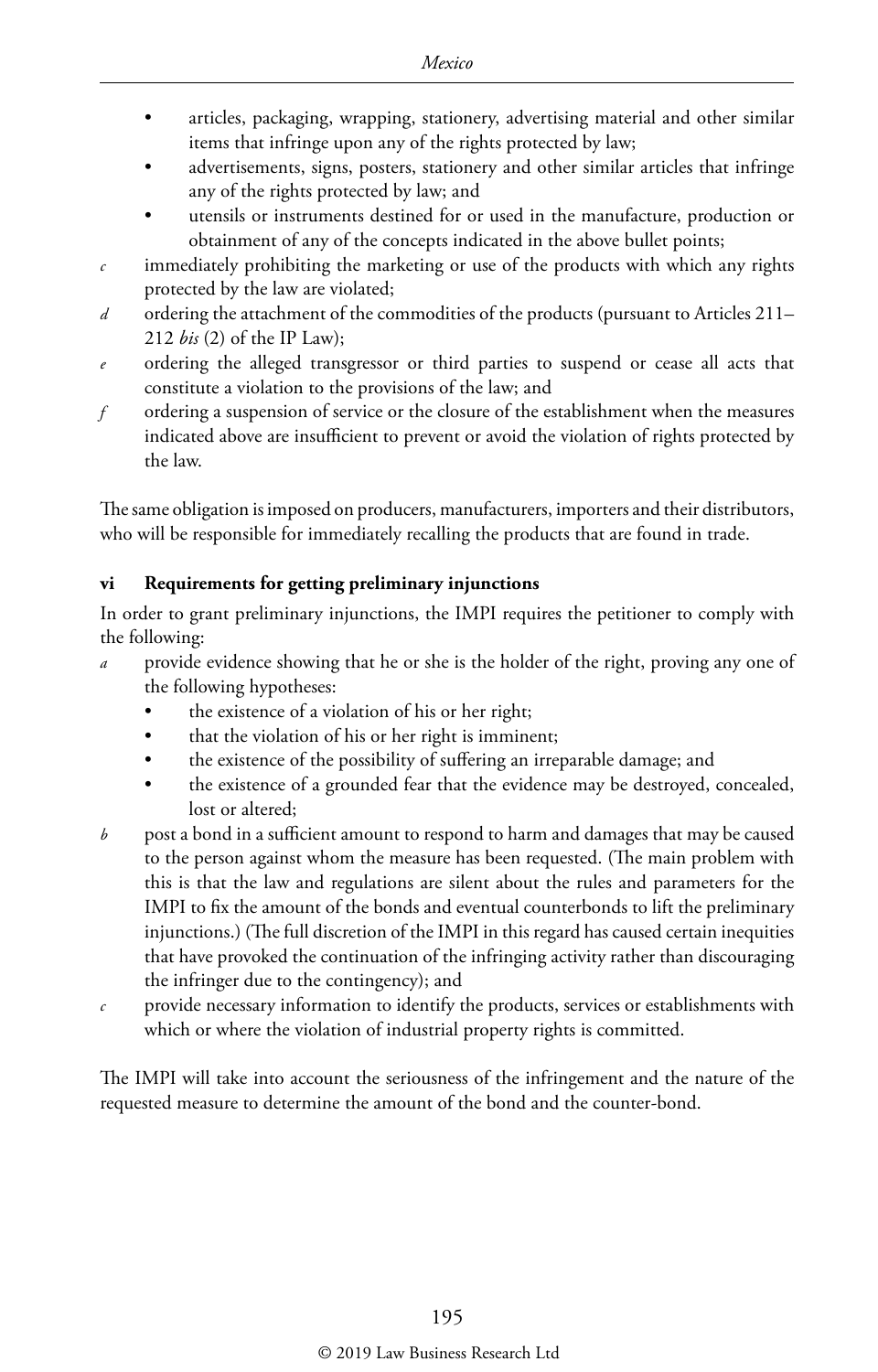#### **vii Structure of the preliminary injunctions proceeding**

If a plaintiff chooses to ask the IMPI for a preliminary injunction, a bond will be fixed to warrant possible damages to the defendant. This injunction should be petitioned in writing, and within a term of 20 days from its execution the plaintiff is required to file a formal written claim of infringement. Failure to do so will cause the plaintiff to lose the bond in favour of the defendant.

Once the injunctions are imposed, the IMPI may request to broaden the amount of the bond, if necessary. The main problem with setting this amount is that the law and the regulations are silent about the rules and parameters for the IMPI to fix such amounts. The IMPI's faculty of discretion in this regard has caused certain inequities that have also caused the continuance of the infringing activity rather than discouraging infringers.

Injunctions must be requested by means of a writ. The defendant has the right to place a counter-bond to stop the effects of the provisional injunction, which amount will have to be 40 per cent higher than the amount of the bond posted by the plaintiff. Defendants have the right to allege whatever they deem pertinent with respect to the provisional injunctions within a term of 10 days from the date of execution.

#### **viii Costs**

IMPI fees are very low, and there are no government fees for appeals before the courts.

#### **ix Invalidity actions and post-grant amendments**

The IP Law states that amendments or changes in the text or drawings of a letter patent may be allowed only to correct any obvious or formal errors, or to narrow the scope of the claims. The IP Law is silent about post-grant amendments for those patents under litigation, and there are few court precedents in this regard to rely on.

Olivares has pioneered a method of handling cases where a post-grant amendment petition is submitted as a strategy in response to an invalidity action. This strategy has achieved positive outcomes, but those cases wherein the strategy has been implemented are pending decisions on the merits of the cases and have not reached final decisions yet.

#### **IV SUBSTANTIVE LAW**

#### **i Infringement**

The IP Law grants patentees the right to the exclusive exploitation of the patented invention. Therefore, a patent grants the right to exclude others from making, using, offering for sale or importing the patented invention.

The IP Law sets forth, essentially, that the following acts are causes of patent infringement:

- *a* manufacturing or producing products covered by a patent without the consent of the holder or without the respective licence;
- *b* offering for sale or placing into circulation products covered by a patent, knowing that they were manufactured or produced without the consent of the patent holder or without the respective licence;
- *c* using patented processes without the consent of the patent holder or without the respective licence; and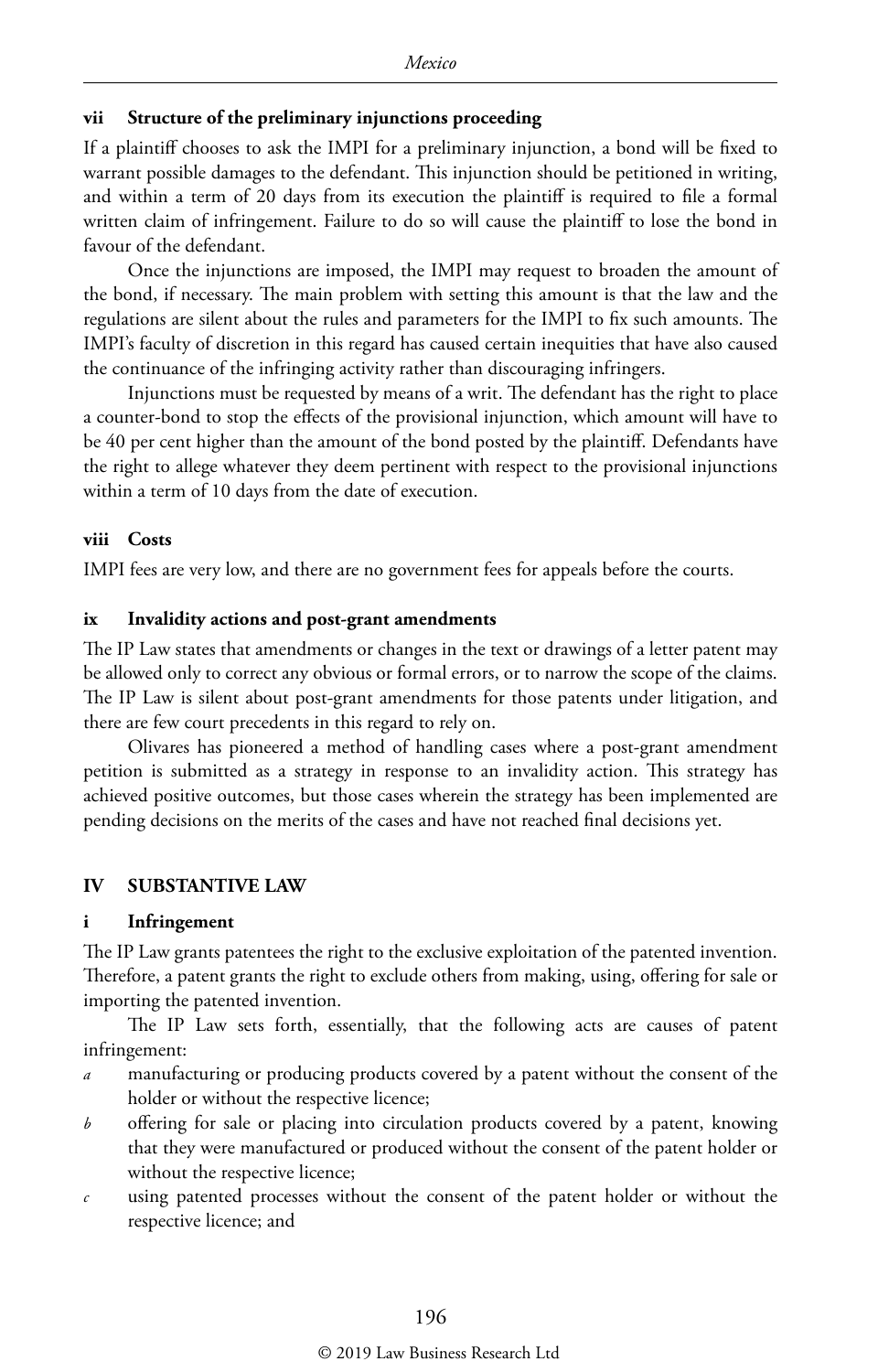*d* offering for sale or placing into circulation products that are the result of putting into practice patented processes, knowing that they were put into practice without the consent of the patent holder or the person who had a licence for their working.

The IP Law establishes direct infringement over the manufacturer. Infringement against sellers requires evidence of prior notice of the alleged infringement.

When a plaintiff claims infringement of a patented process, the defendant has the burden of proving the use of a different process other than the patented process.

The IP Law recognises literal infringement. The IP Law does not directly establish contributory infringement, but some cases for inducing infringement are under test.

#### **ii Standard**

The IP Law is silent on the matter of a statute of limitations. Thus, the patentee may bring a patent infringement suit with the IMPI at any time while the patent is in force.

The plaintiff must prove that the wording of the patent's claim or claims cover the alleged infringing product or process. First, the plaintiff must define the scope of the approved claims. The IP Law provides that the span of the claims is determined by its wording, aided by the description and drawings.

The interpretation of the claims and the use of the patented invention on the infringing product or process are technical issues. Therefore, infringement actions usually require expert evidence even though a technical report from the Patents Department may be rendered by a request from the Contentious Department, which handles IP litigation, both of the IMPI.

#### **iii Invalidity and other defences**

#### *Invalidity action*

The IP law establishes several grounds upon which a patent can be invalidated:

- when the patent was granted in contravention of the provisions on requirements and conditions for the grant of patents, Articles 16, 19, 27, 31 and 47 of the IP Law, which essentially include:
	- lack of novelty (anticipation, prior public use, prior sale and prior disclosure);
	- lack of inventive step;
	- lack of industrial applicability;
	- non-patentable subject matter;
	- lack of clarity (indefiniteness);
	- unsupported claims (added subject matter); and
	- non-enablement;
- *b* when the patent was granted in contravention of the provisions of the law in force at the time when granting. Actions based on this cause of invalidity cannot challenge the legal representation of the applicant when prosecuting and obtaining a patent;
- *c* when the patent application was abandoned while prosecuted; and
- *d* when the patent is granted by error or serious oversight, or when it is granted to someone not entitled to obtain it (ownership errors and inventorship errors).

The Contentious Department has issued some decisions allowing arguments against claims to priority inserted into grounds of invalidity of lack of novelty or inventiveness. However, such decisions are under appeal.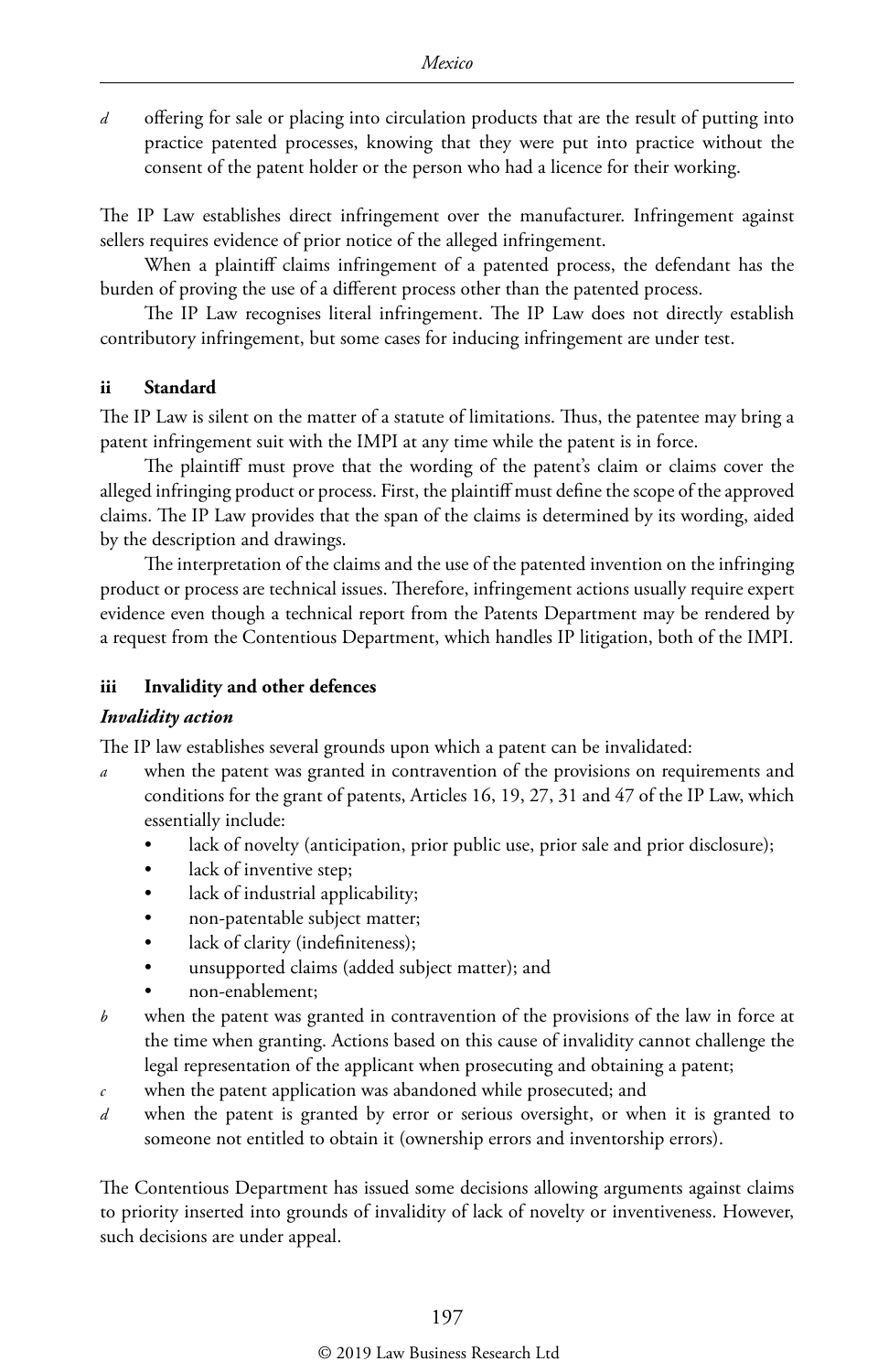#### *Other defences*

A prior use defence would be also available as a cause for non-infringement. Additionally, the Mexican patent system operates on a first-to-file basis.

No laches defence is recognised by the IP Law.

The usual exceptions by importers are experimental use and *Roche-Bolar* exceptions; however, neither of them apply to commercial activities and such activities that will eventually end in the commercialisation of the generics would be considered commercial.

#### *The experimental use defence*

This is established in the IP Law, Article 22(I). Although the terms and conditions for this exception are not expressly detailed in the law, it is considered as the use of a patented invention for pure experimental and non-commercial purposes. The burden of the proof of the experimental use is on the defendant.

#### *The Roche-Bolar exception*

It is established in the Linkage Regulations, which in general terms state that during the three years before the expiration date of the patent related to chemical APIs, and the eight years before the expiration of the patent related to biologic APIs, anyone can use the patented product only for the purposes to obtain the corresponding marketing authorisation. The marketing authorisation, however, will be granted after the corresponding patent expires.

Currently, there is no jurisprudence or binding decisions regarding the parameters over these two exceptions, and they are still the subject of debate before the Courts.

Conversely, Olivares have handled the enforcement of patents against the importation of patented APIs that exceeded amounts for experimental use or *Roche-Bolar* exceptions with great success against infringing manufacturers and brokers. For example, we have obtained decisions stating that broker companies importing patented APIs were subject of infringement because their activities did not qualify for the *Roche-Bolar* exception.

#### *Standard*

Patent invalidity decisions are relatively difficult to obtain. The plaintiff must prove that the invalidity cause occurred. These actions usually require conclusive evidence even though a technical report from the Patent Department may be rendered by request of the Contentious Department, both of the IMPI.

#### **V FINAL REMEDIES FOR INFRINGEMENT**

#### **i Sanctions**

Several administrative sanctions can be imposed on a person found to have infringed a patent, ranging from a fine of up to 20,000 units (approximately US\$105,000) to a definitive closure of the establishment (Article 214, IP Law). Repeated infringement activity is also considered a criminal offence (Article 223, IP Law).

#### **ii Damages**

The affected party may bring an additional claim for damages and lost profit in a civil law action. Damages and lost profits start accruing from the date on which the existence of an infringement can be proven.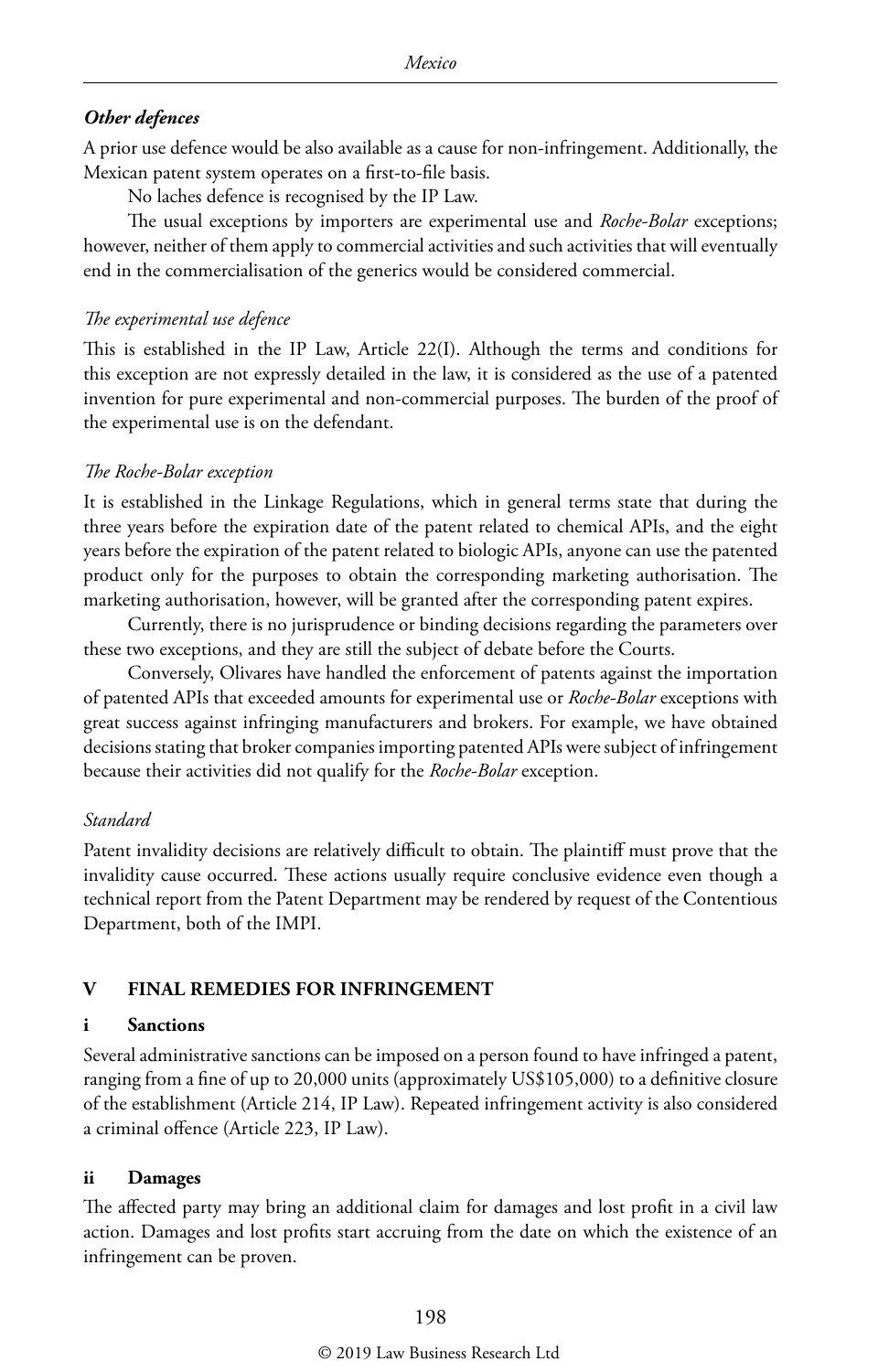Likewise, the IP provides a rule, applicable in all type of patent, trademark and copyright infringement actions, imposing on the civil courts the obligation to declare monetary damages of at least a 40 per cent of the commercial value of the infringing products. This minimum standard provision is known as the 40 per cent rule.

For cases related to trademarks and patents, the civil action can be claimed once the decision regarding the infringement is final; for copyright the civil action can be claimed at any time.

Recently, the Mexican Supreme Court issued a non-binding decision establishing that getting a final IP infringement decision does not meant the IP rightholder automatically suffered damages. Thus, IP rightholder should demonstrate actual damages. We observe this decision has some flaws in its reasoning and, fortunately, it is non-binding. There will be other cases to properly address why an IP right infringement directly causes collectable damages and why the 40 per cent rule should directly apply.

Attorney fees are very hard to obtain, and in any event, would be discretional to the judge. The civil laws do recognise attorney fees, but without expressly stating how judges can make them applicable.

A civil action claiming damages must be filed within two years of the infringing ruling being ineligible for appeal.

#### *First ruling in Mexico awarding patent holder with damages higher than the 40 per cent rule*

Olivares devised an action that allowed a patent holder of a blockbuster product to collect close to 63 per cent of sales of infringing products.

A generic company achieved two marketing authorisations to sell a pharmaceutical product with a patented compound while the patent was in force. Further to patent infringement actions, the patent holder pursued actions against the generic's marketing authorisations. These actions ended before the District Courts, which granted the generic with injunctions to keep such marketing authorisations in force while the court actions were pending of a final decision as to the merits.

The patent holder was able to revert to the granted injunctions and to reach a final decision before the Circuit Courts invalidated the generic's marketing authorisation. Conversely, during the few weeks that such injunctions were in force the generic gained several million peso's worth of sales.

Through innovative actions before the District Courts, the patent holder claimed damages and lost profits from the generic's sales under injunctions. Among other damages, the patent holder claimed its exclusive right to receive all sales of pharmaceutical products with the patented compound. It also claimed lost profits derived from the fact that the infringing products were sold under patentee's product prices. The plaintiff had to submit proof of experts to demonstrate the amount of sales. The generic used this chance to argue costs such as manufacturing should be discounted. After years of litigation, the patent holder reached a final decision awarding it around 55 per cent of claimed sales (which is, of course, higher than the 40 per cent provided by the IP Law).

In view of the generic's reluctance to pay, the patent holder had to additionally pursue a civil action to execute the awarding ruling. After further years of litigation, the patent holder was awarded not only around 55 per cent of generic's sales, but also an additional 17 per cent of main claimed amount as interests and legal expenses. The patent holder had a high burden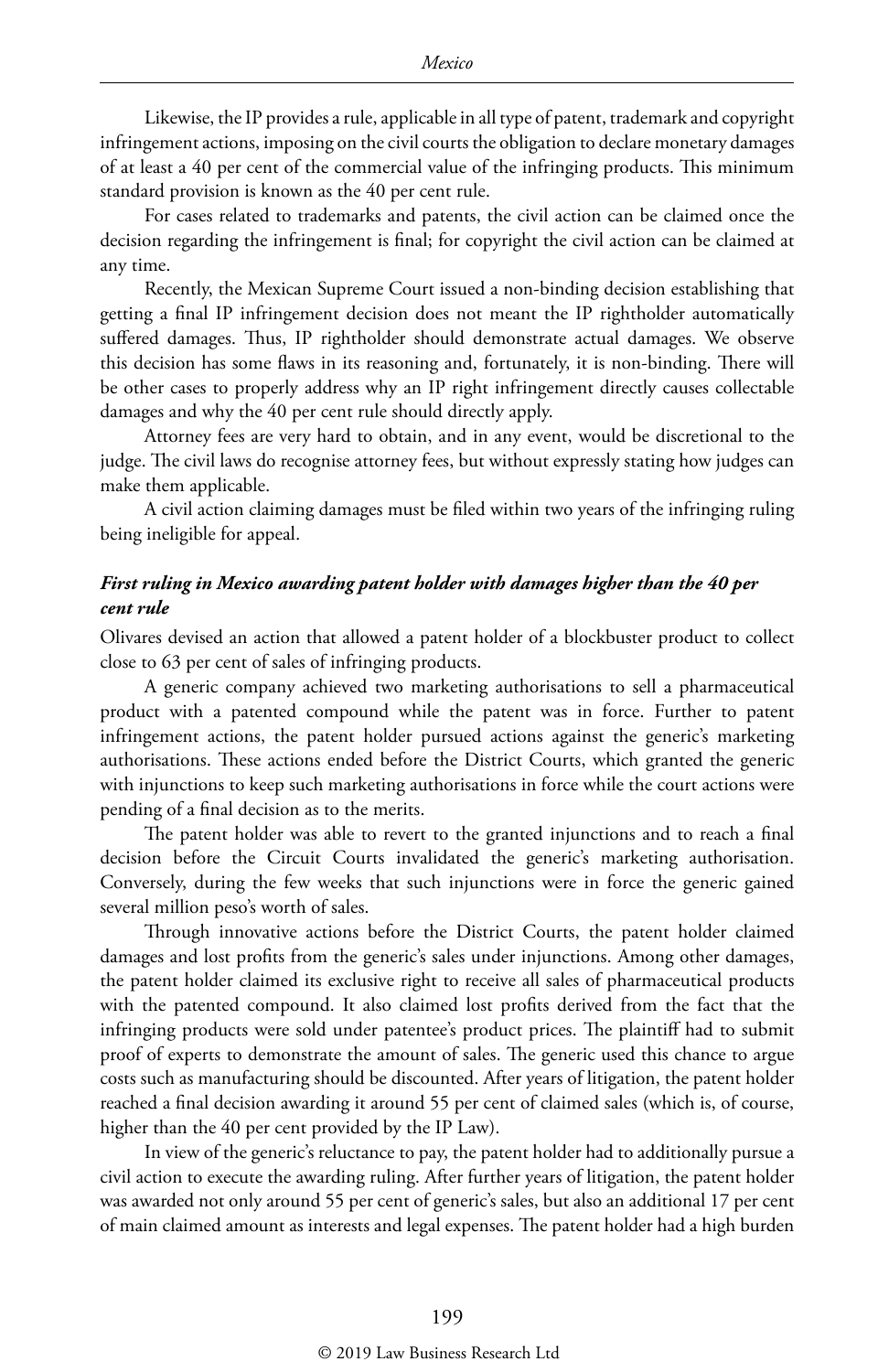of effort and time, but prevailed and collected close to 63 per cent of generic's sales at the end. No other case like this has been litigated in Mexico before, even after the Supreme Court's non-binding ruling commented above.

We consider this case provides patent holders with a clear vision over those challenges involved in collecting damages from infringers, taking advantage of expertise that is beyond that of the case recently decided by the Supreme Court.

#### **VI OTHER TYPES OF PATENT PROCEEDING**

#### **i Linkage regulations**

Pursuant to Article 167 *bis* of the Health Law Regulations, on filing the application, the applicant has to prove that he or she is the owner or licensee of the patent of the active ingredient of the product (recorded before the IMPI), or state under oath that their application does not violate the list of products published in the Linkage Gazette, and observes patent law.

Before granting a marketing authorisation to third parties other than the patent holder, the Mexican Healthcare Products Regulatory Agency (COFEPRIS) must check the listed patents, first by compound and then by the list of patented products issued by the IMPI in the *Linkage Gazette*, which is organised according to the active ingredient's generic name. Therefore, COFEPRIS and the IMPI have the burden of analysing whether an MA application invades a listed patent.

As mentioned, COFEPRIS may request additional information from the MA applicant. If COFEPRIS suspects that patent rights may be violated, it can request technical assistance from the IMPI regarding the scope of third patent rights.

If COFEPRIS requests technical assistance, the IMPI then has 10 days to produce an opinion on the scope of the patent and whether the product for which MA is sought falls within patent protection.

If the IMPI is of the opinion that the product in question falls within the scope of a published patent, in practice, COFEPRIS may give the applicant the opportunity to show that it has a right to make and sell that product.

If an applicant does not convince COFEPRIS, the application may either be suspended until the expiration date of the patent, or rejected. In the first scenario, the application may stay in abeyance until the patent term expires if this was filed three years prior to such term for chemical products, and eight years for biotechnological products, under the *Roche-Bolar*  exception.

#### **VII APPEAL**

A decision by the IMPI can be appealed either before the IMPI through a review recourse within a term of 15 working days, or before a specialised IP section of the Federal Court for Administrative Affairs (FCAA) within a term of 30 working days.

Review recourses usually take around seven to 10 months for decision, which can be further appealed before the FCAA.

Appeals before the FCAA usually take around 12 to 15 months. A final stage of appeal before a Federal Circuit Court usually takes between six and 10 months.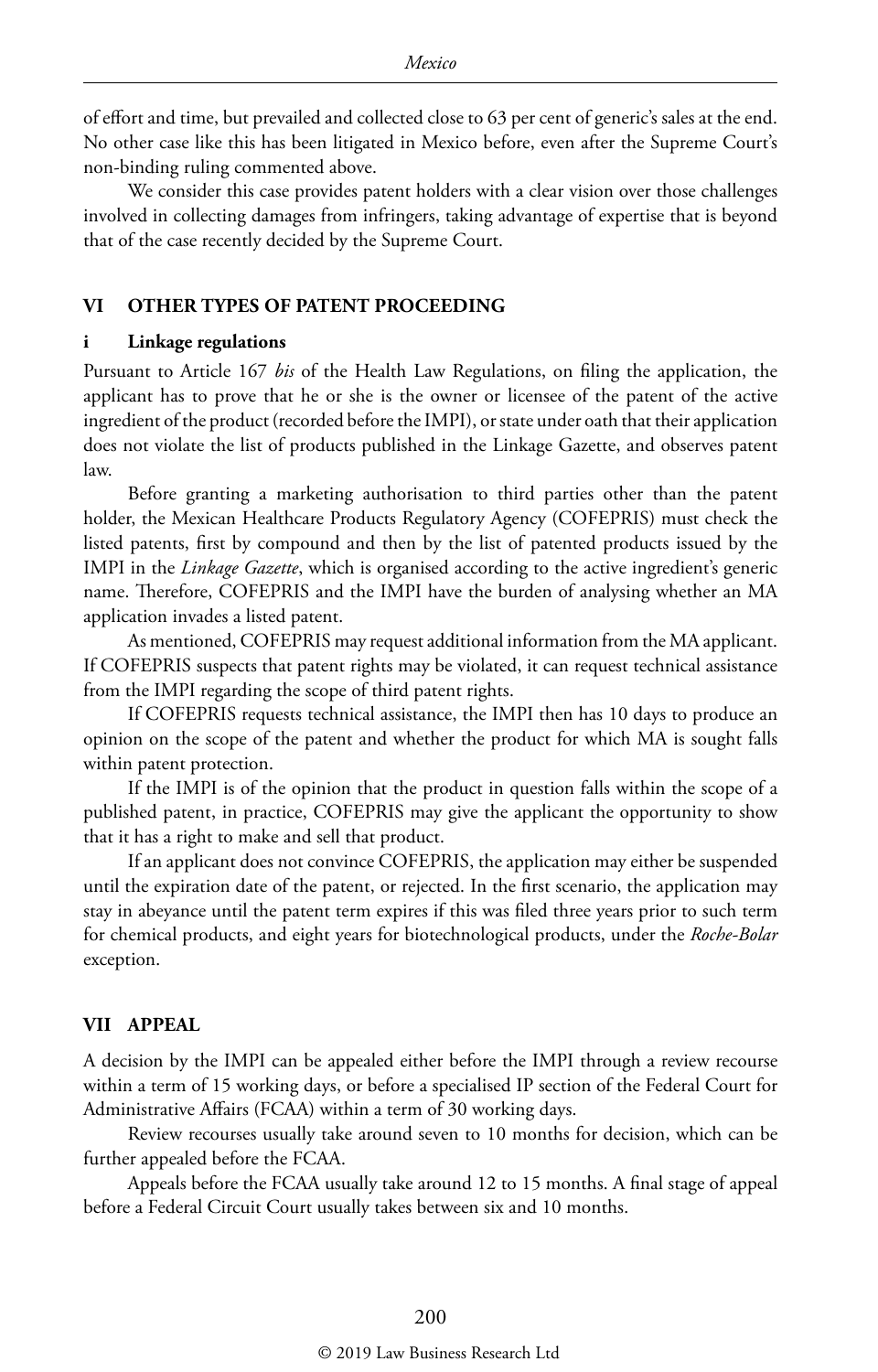In Mexico City, there are 20 federal circuit courts to deal with administrative matters; however, each case is chosen randomly by a computer system. By territorial jurisdiction, IP matters are mainly decided in Mexico City.

#### **VIII THE YEAR IN REVIEW**

#### **i First final ruling about post-grant amendments related to a patent invalidity action**

A Federal Circuit Court ordered approval of post-grant amendments of a patent under invalidity action for the first time ever in Mexico.

In 2015, a generic company filed an invalidity action against a formulation patent before the IMPI, arguing, among other issues, that the claimed scope was broad and without support on patent specification. In reply to the invalidity action, the patentee filed a post-grant amendments petition narrowing the scope of their claims, which is an innovative action in Mexico because the IP Law is silent about post-grant amendments for those patents under litigation and there were no court precedents in this regard to rely on. Moreover, the IMPI usually invalidates patent claims rather than narrowing their scope.

While the invalidity action was ongoing, the IMPI refused the post-grant amendments petition alleging they were against the essence of the invention. The patentee appealed this decision before a higher rank officer than the one that issued such refusal, but were again refused the amendments, stating this time that by eliminating claims the patentee was broadening the scope of the patent rather than narrowing it.

Tbe patentee had to appeal such refusal before the Federal Court for Administrative Affairs. Importantly, in this stage, the patentee filed an injunction ordering the IMPI to avoid any act that may impact the letter's patent while the appeal is decided in the merits. Moreover, the generic company attempted to allege the amendments refusal should be upheld, without success. The Court reversed the amendments' refusal in part but not in full. Therefore, the patentee had to appeal such reversal before the Circuit Court to reach a full reversal.

After almost four years of litigation, the Circuit Court reversed the amendments rejection, ordering the IMPI to approve the amendments petition in full. The Circuit Court established that the patentee was allowed to amend its patent and that eliminating claims does not broaden the scope of the patent. They found such elimination reduced the subject matter protected by this patent.

This ruling is final and it is pending compliance. Although it is not binding for other cases, the ruling provides a way for patentees to redefine and narrow the scope of their patents under invalidity actions in Mexico. To prevent this, the IMPI tries to invalidate them under improper assessments, since they usually invalidate claims rather than narrowing their scope.

#### **ii IP owners may be awarded with more than the minimum rule of 40 per cent of infringing products' sales**

A Circuit Court recently observed that industrial property owners can be awarded with actual damages plus 40 per cent of infringing products sales as punitive damages.

The Mexican IP Law, Article 221 *bis*, provides that damages awarded to the claimant shall be no less than 40 per cent of the sales of the infringing product at the price of sale to consumers (the 40 per cent rule).

The Mexican Supreme Court essentially ruled that to be entitled to damages, further to demonstrating an IP infringement beyond shadow of appeal, claimants must demonstrate suffered harm and a causal nexus between the IP infringement and such suffered harm.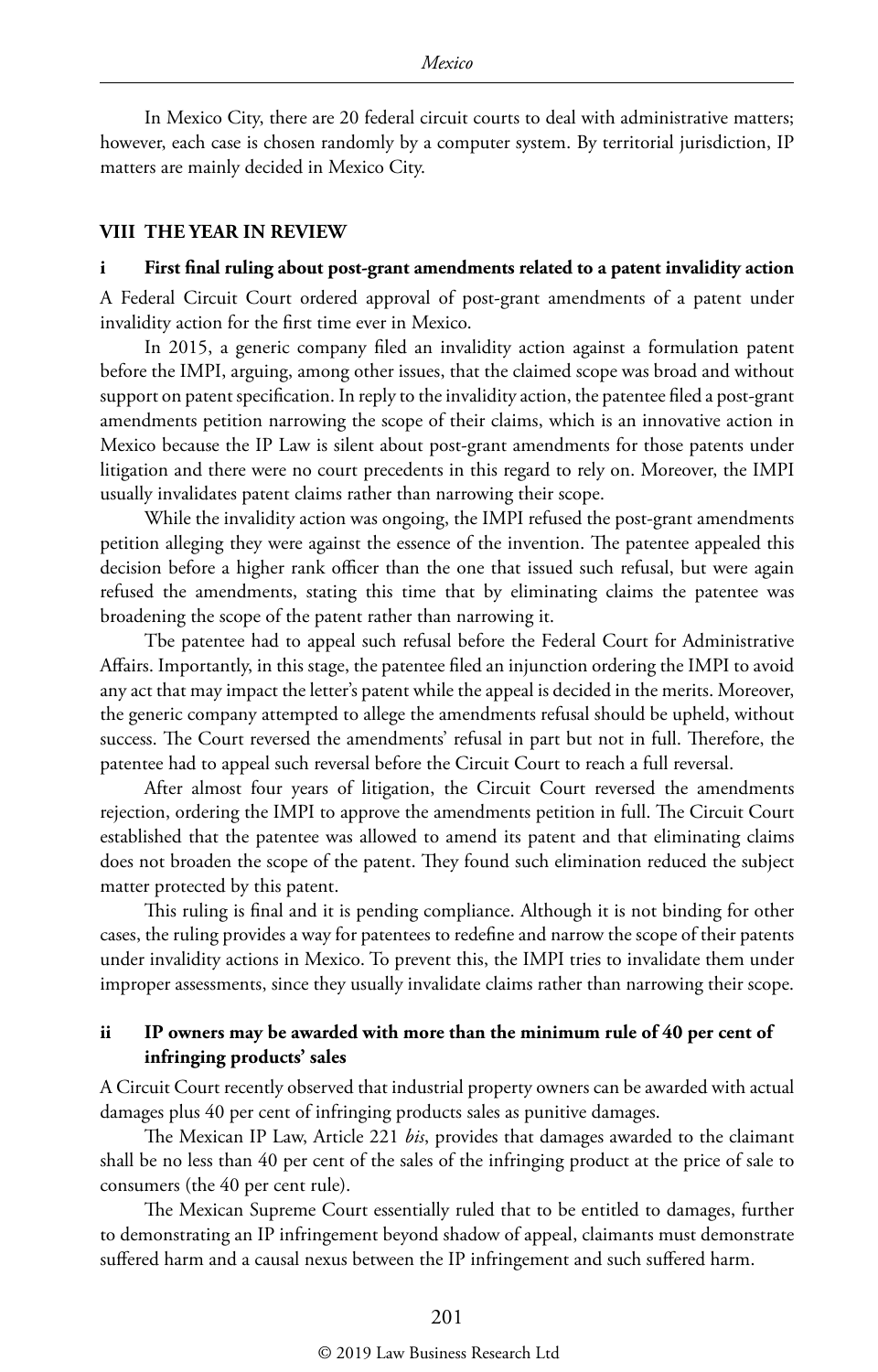Based on an analysis of punitive damages in the US legal system, the Circuit Court reasoned that the 40 per cent rule seems to apply the principle of punitive damages in the Mexican legal framework. Therefore, the Circuit Court commented that judges can impose both compensatory damages for loss suffered, provided that the requirements established by the Supreme Court are met, and the 40 per cent rule as punitive damages.

At first sight, this may seem like a more favourable interpretation of the IP Law for claimants. Conversely, the text of the ruling is ambiguous, and the proposed interpretation of the Law may mean that the court has unlimited discretion to determine the amount of compensatory damages, further to imposing the 40 per cent rule.

According to the Mexican legal system, this Circuit Court precedent is not binding and, thus, we consider that the application of the 40 per cent rule continues. This reassures any claimant that it is guaranteed to this minimum, as long as it meets the test above. Nonetheless, extensive expertise to claim damages in Mexico is always advisable, since navigating the rules and venues to claim damages derived from the violation of IP rights in Mexico has been a problem for many years.

In light of this decision and the recent approval of the USMCA that provides minimum standards to claim damages, we consider that the IP Law requires urgent amendments to provide better guidelines, including the definition, nature, origin and types of damages that can be claimed and recovered and the methods for doing so. This is to avoid loose interpretations by the courts, which would require lengthy and strenuous civil litigation to be contested.

#### **IX OUTLOOK**

#### **i New Health Law Proposal Would Limit Mexican Patent Linkage System**

Mexico's Senate published in its official gazette a proposal to modify the Mexican Health Law to reduce the scope of the linkage system with respect to certain pharmaceutical patents. In summary, the proposal includes the following changes to the linkage system:

- *a* An applicant for an innovative drug must post a copy of the patent covering the active ingredient of the medicine to be approved with COFEPRIS and prove that the applicant is the owner or licensee of said patent.
- *b* COFEPRIS will integrate and publish a list of approved innovative products, citing only one patent per product covering the active ingredient and its expiration date.
- *c* Only one patent can be listed for each innovative chemical synthesis drug.
- *d* If the patent is granted after the authorisation of the innovative drug, it should be included in the list issued by COFEPRIS no later than one month after issuance of the patent.
- The generic applicant must include a statement under oath that the sanitary registration of a generic medicine does not infringe the active ingredient patent rights along with a corresponding analysis of why it does not infringe.
- *f* The generic applicant can request that generic registration is granted immediately after the expiration of the active ingredient patent term related with the innovative drug.
- *g* The information provided by the applicant for a generic marketing authorisation to COFEPRIS should be sent to the IMPI for an analysis limited to the active ingredient patent related to the product; the IMPI should provide a response to COFEPRIS within a term of 10 working days. If the IMPI does not respond within that time period, the generic application is assumed to have a green light to proceed, and COFEPRIS can authorise the generic product.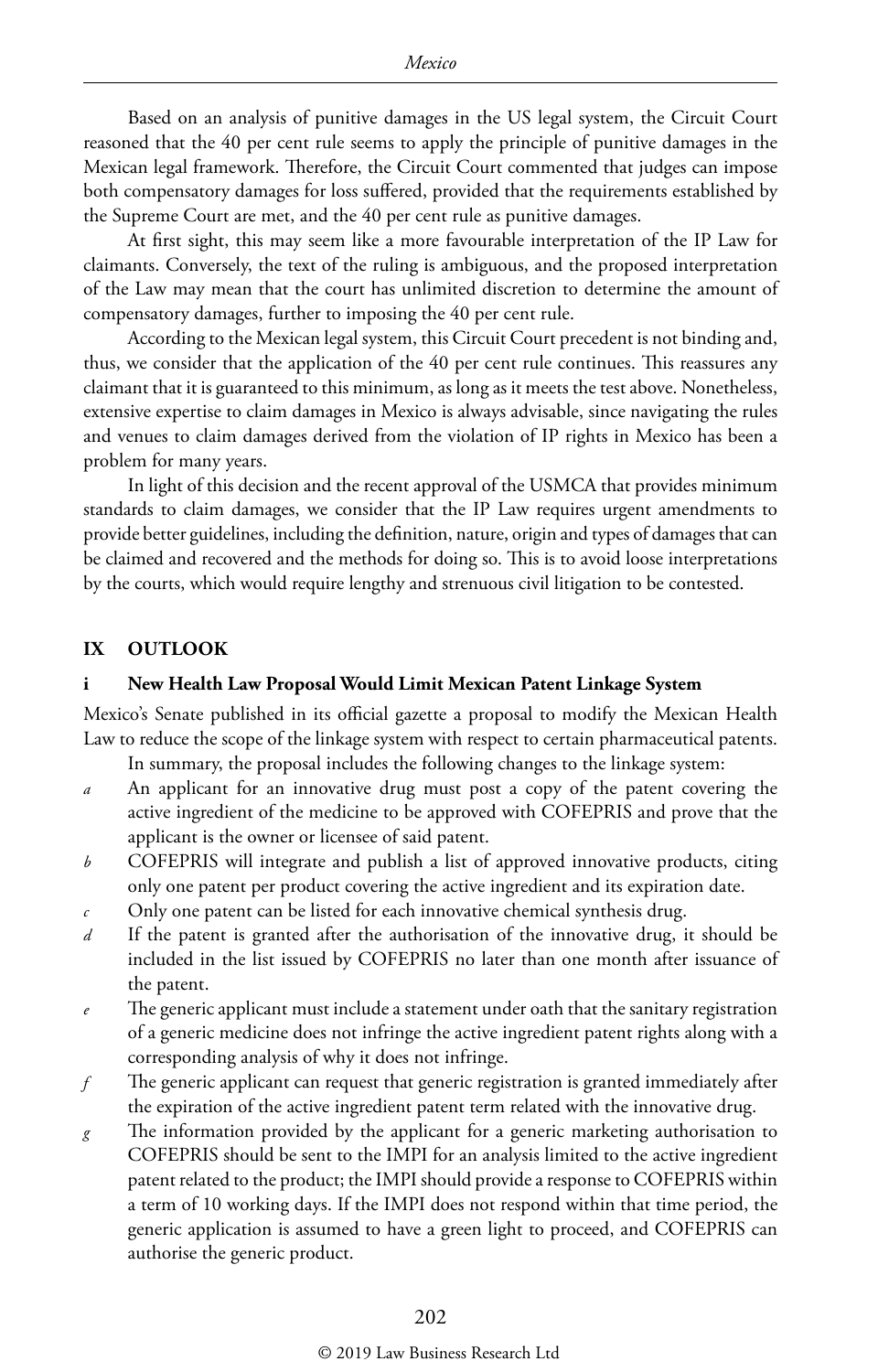- *h* Patents for biologics will not be considered.
- *i* Generally, the Health Law proposal contradicts what is established in Article 28 of the Constitution and other articles of the Industrial Property Law, which recognise exclusive rights for all inventions, without creating exceptions for certain categories.

The proposal disregards the jurisprudence of the Mexican Supreme Court, which, after many years of discrimination against formulation patents, ruled that formulation patents should be part of the patent linkage system.

The legislative proposal also contradicts definitions provided by the Health Law itself and international treaties, such as the text of the Comprehensive and Progressive Agreement for Trans-Pacific Partnership, which establishes a linkage system contemplating protection of patents for approved pharmaceutical products. It would also violate the US-Mexico-Canada Agreement (USMCA), which calls for a linkage system without discrimination, including for patents covering pharmaceutical products.

The IMPI does not welcome this proposal and it seems that it does not have much acceptance within legislators. Olivares is closely following it.

#### **ii Proposal to Modify IP Law to Empower IMPI**

Mexico's Senate recently published in its Official Gazette a proposal to modify several provisions of the Mexican Industrial Property Law (IP Law). In summary, the proposal includes the following additions to the IP Law:

- The IMPI, as the administrative authority in IP matters, would be empowered to carry out the following actions:
- *b* The IMPI may seize goods to be imported, exported, or that are in transit, in accordance with the Customs Law.
- *c* The Office may issue decisions, including compensation for damages, caused by the violation of IP rights.

Currently, a claim of damages derived from a finding of infringement of a patent or trademark can be initiated only in a civil court, and only once the decision issued in the administrative infringement action is final beyond the shadow of appeal.

There is no doubt that it is necessary to improve the enforcement system in Mexico by avoiding multiple independent and consecutive proceedings to obtain an award of damages.

However, the proposal may be questionable because under the Mexican Constitution, administrative authorities such as the IMPI arguably cannot determine awards nor enforce damages, as the IMPI is not considered a court of law.

If the purpose of this proposal is to provide the IMPI with the ability to award damages, other bodies of law should be modified as well.

It is our view that Mexico's IP enforcement system should be reviewed in its entirety, and the power to decide IP conflicts trusted to certain established courts of law. Under this system, a single proceeding could result in a ruling on infringement and any applicable damages award.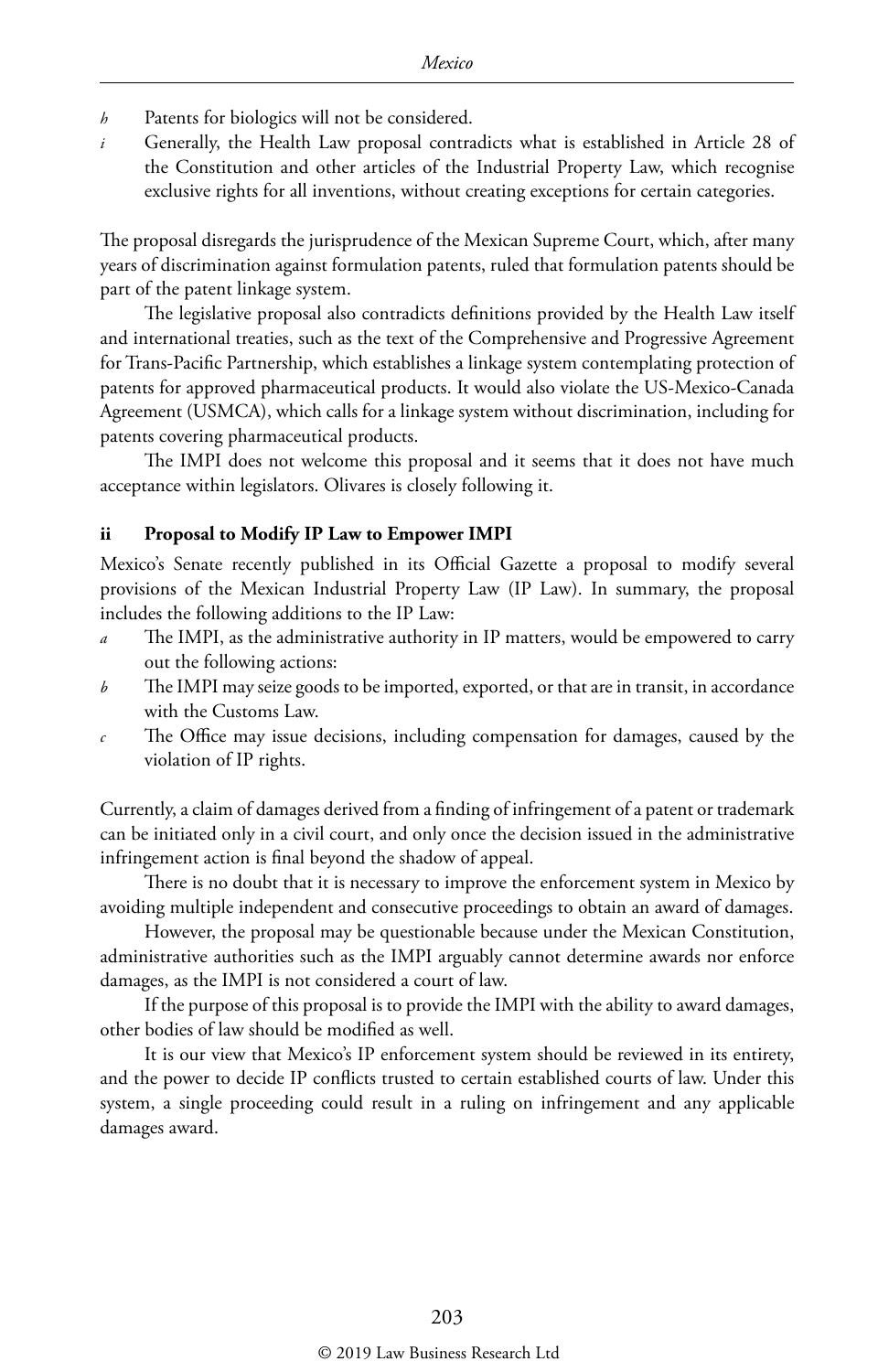# ABOUT THE AUTHORS

#### **ARMANDO ARENAS REYES**

#### *Olivares*

Armando Arenas is a partner. His areas of practice are pharmaceutical law, IP litigation and enforcement. He has detailed regulatory expertise regarding health law, and provides strategic advice in complex patent litigations cases and dispute resolutions. Armando's clients and deal experience include all segments of the industry – pharma, biotech, medtech, diagnostics, animal health, vaccines and health services. He also represents life sciences companies before the Mexican courts, and has handled the following relevant cases:

- restoration of a patent's life term granted under provisions of Article 12 transitional (pipeline patents);
- *b* infringement actions of patents covering pharmaceutical products declared final and beyond appeal against generics companies;
- *c* the first case in Mexico where it was resolved that the revocation of the marketing authorisation of a pharmaceutical product was in violation of a formulation patent listed in the Linkage Gazette;
- *d* the first case in Mexico of a use patent being effectively enforced in Mexico related to public tender;
- *e* the unconstitutionality of Article 167 *bis* of the Health Supplies Regulation, as it does not provide the right of the titleholder of a patent to be heard during the prosecution of the marketing authorisation; and
- *f* the first case in Mexico enforcing the linkage system in order that the local regulatory agency consider a use patent included in the Linkage Gazette for allopathic medicines.

Armando has a bachelor's degree from the National Autonomous University of Mexico (1995). His languages are English and Spanish.

#### **LUZ ELENA ELÍAS**

#### *Olivares*

Luz Elena Elías studied law at the National Autonomous University of Mexico (1994). She has an LLM degree from the University of Ottawa in Canada, and a master's degree in patents, trademarks and copyrights from the University of Alicante in Spain.

She is part of the appeals department of Olivares. She provides legal opinions to clients and is involved in consulting regarding regulatory issues, handling cancellation, nullity and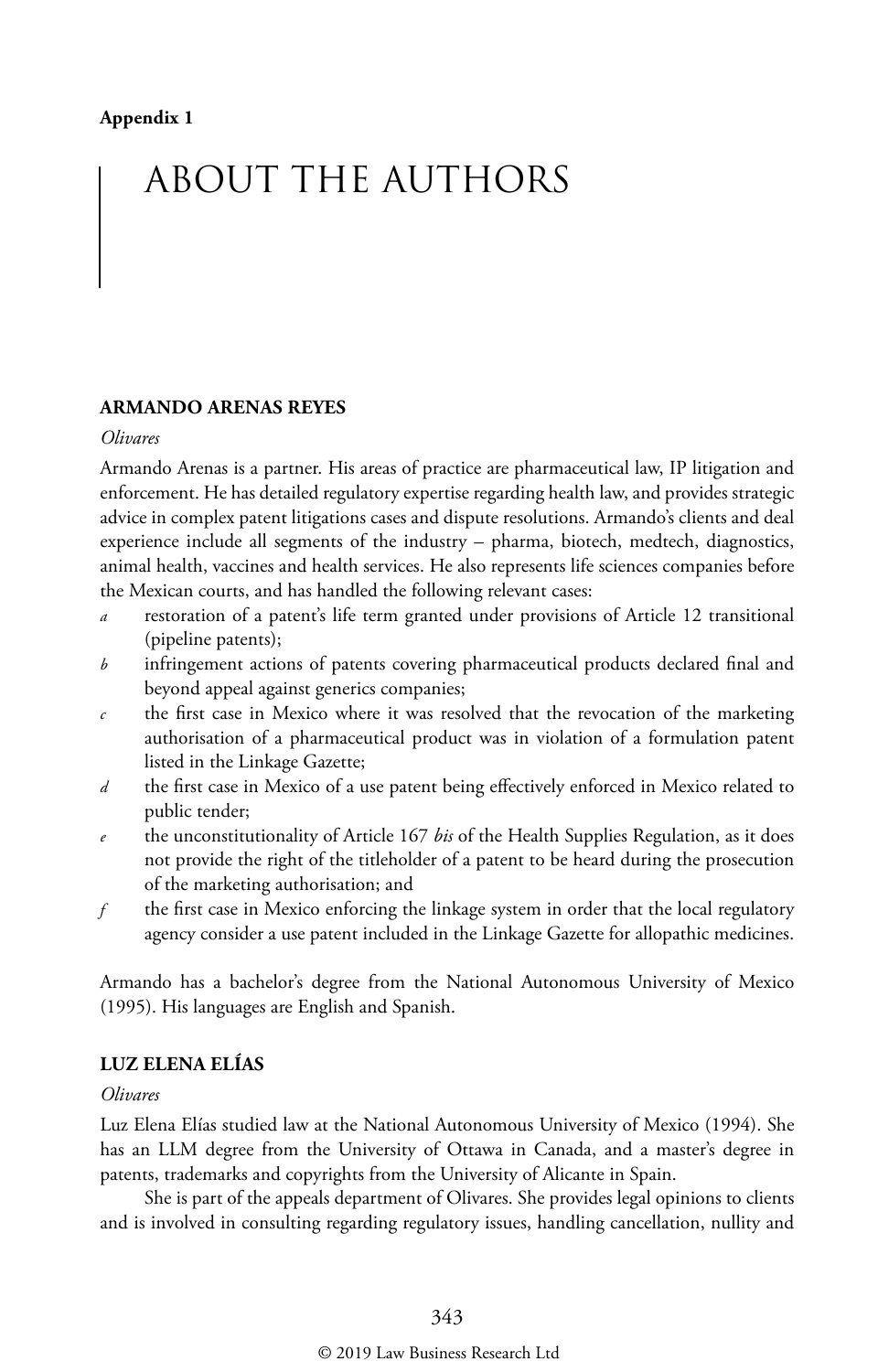infringement actions before the Mexican Institute of Industrial Property, as well as handling nullity trials before the Federal Court for Administrative Affairs and *amparo* lawsuits before the federal courts.

#### **ERWIN CRUZ**

#### *Olivares*

Erwin Cruz has been a member of Olivares' life science law group since 2008, helping clients to add value to their businesses and projects in Mexico. He achieves this not only by getting exclusive rights to clients, but also by developing and successfully implementing strategies to enforce exclusive rights and fair trade rules against potential infringers. Erwin provides highly qualified regulatory assistance related to products' marketing, labelling and advertising.

He has extensive expertise in intellectual property rights and regulatory compliance related to the pharma, agro and software industries. He constantly participates in international and national conferences, and meets key authorities in Mexico for these industries, such as the IMPI, the Healthcare Products Regulatory Agency, the Plant Breeders' Rights Office and the Bureau of Consumer Protection.

Erwin has written several articles about litigation and regulations for pharmaceuticals, biotechnologies, agribusinesses, food and beverages.

#### **OLIVARES**

Pedro Luis Ogazón 17 Col San Ángel Mexico City 01000 Mexico Tel: +52 55 5322 3000 Fax: +52 55 5322 3001 armando.arenas@olivares.mx luz.elias@olivares.mx erwin.cruz@olivares.mx www.olivares.mx